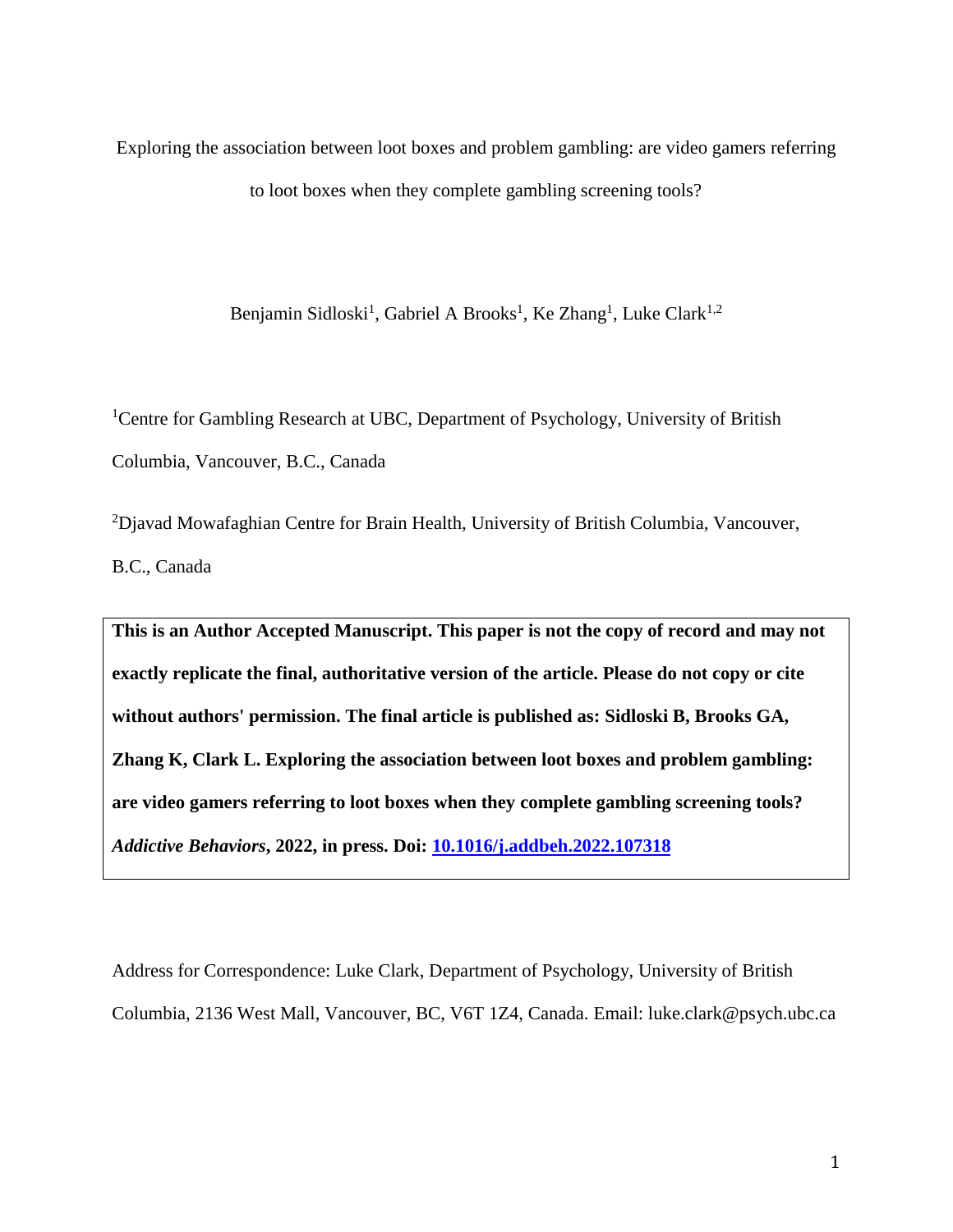Funding: This study was supported by the core funding of the Centre for Gambling Research at UBC, which is supported by the Province of British Columbia government and the British Columbia Lottery Corporation (BCLC; a Canadian Crown Corporation). LC also holds a Discovery Award from the Natural Sciences and Engineering Research Council of Canada (RGPIN‐2017‐04069). GB holds a graduate fellowship from the UBC Department of Psychology, and KZ holds a Graduate Fellowship in Gambling Research from the UBC Faculty of Arts.

# Declaration of Interests:

LC is the Director of the Centre for Gambling Research at UBC, which is supported by funding from the Province of British Columbia and the British Columbia Lottery Corporation (BCLC), a Canadian Crown Corporation. The Province of BC government and the BCLC had no role in the design, analysis, or interpretation of the study, and impose no constraints on publishing. LC holds a Discovery Award from the Natural Sciences and Engineering Research Council (Canada). LC has received a speaker/travel honorarium from the National Association for Gambling Studies (Australia) and the International Center for Responsible Gaming (US), and has received fees for academic services from the International Center for Responsible Gaming (US), GambleAware (UK) and Gambling Research Exchange Ontario (Canada). He has not received any further direct or indirect payments from the gambling industry or groups substantially funded by gambling. He has provided paid consultancy to, and received royalties from, Cambridge Cognition Ltd. relating to neurocognitive testing. KZ holds the Graduate Fellowship in Gambling Research, a fellowship supported by the British Columbia Lottery Corporation and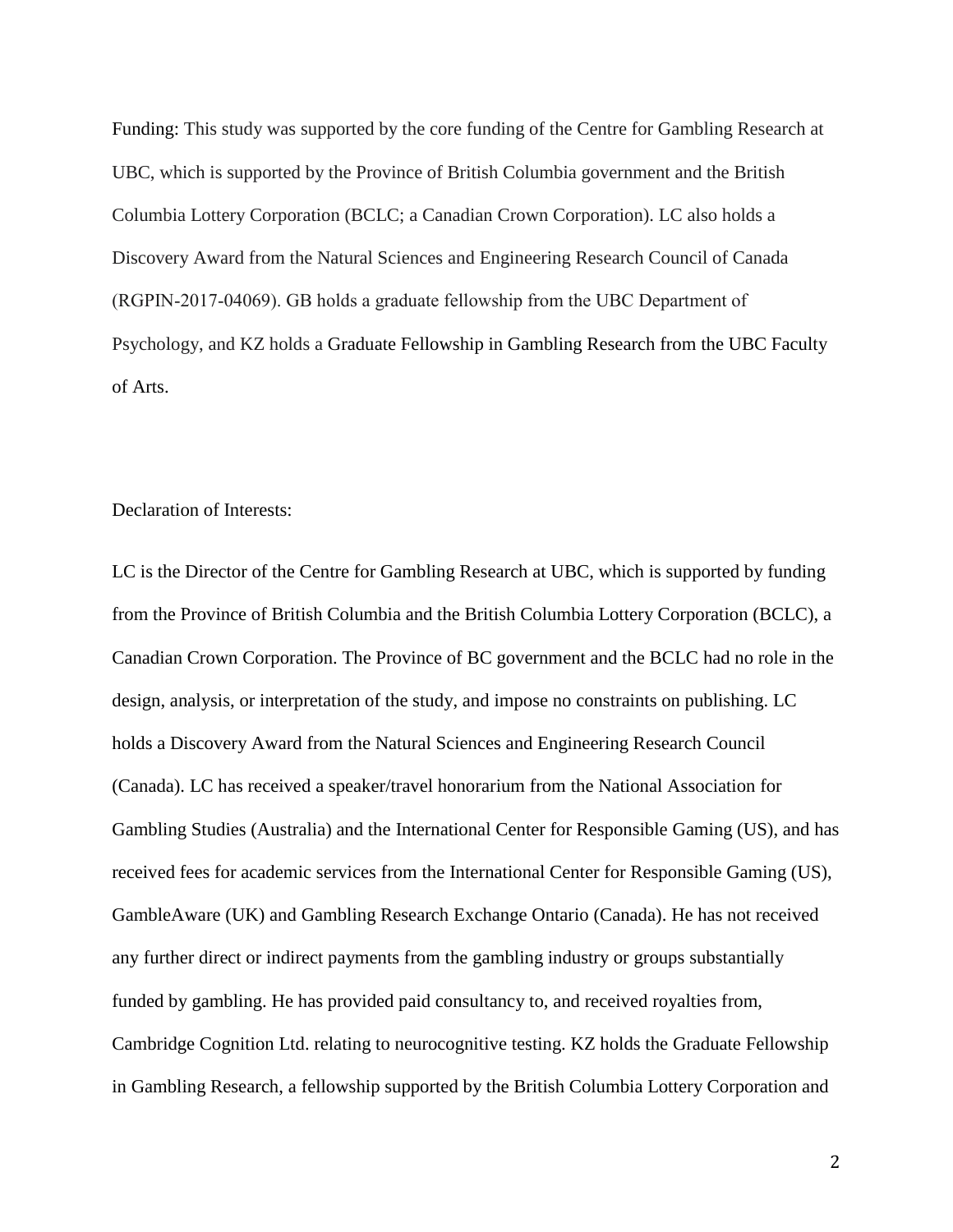adjudicated by the UBC Faculty of Arts. KZ and GAB have received speaker honoraria from the British Columbia Lottery Corporation (BCLC). BS has no disclosures.

## **Abstract**

Concerns regarding the similarities between video game 'loot boxes' and gambling have been supported by correlations in survey studies between loot box engagement and problem gambling scores. It is generally noted that this correlation could reflect loot box users migrating to conventional gambling, and/or people with gambling problems being attracted to loot boxes when they play video games. We describe a third possibility, that when gamers complete problem gambling screens they may be referring to harms incurred from their loot box use. Using three secondary datasets from cross-sectional online surveys, we explore this account in two ways. First, in participants who do not endorse any participation in conventional forms of gambling, we compare rates of positive (i.e. non-zero) scores on the Problem Gambling Severity Index (PGSI) in participants with and without loot box use. Second, noting that some PGSI items have less relevance to loot box use versus gambling, we compare endorsement rates of individual PGSI items, in gamers versus gamblers, and loot box users vs non-loot box users (focusing on item 3 "going back another day to win back the money you lost"). In analysis 1, positive PGSI scorers among non-gamblers were significantly elevated in loot box users vs non-loot box users, although absolute numbers were low overall. In analysis 2, there were no reliable differences (gamers vs gamblers, loot box users vs non-loot box users) in PGSI item 3 endorsement rates. We conclude that these results provide partial support for this third option, and highlight a need for future studies to consider this possibility more directly.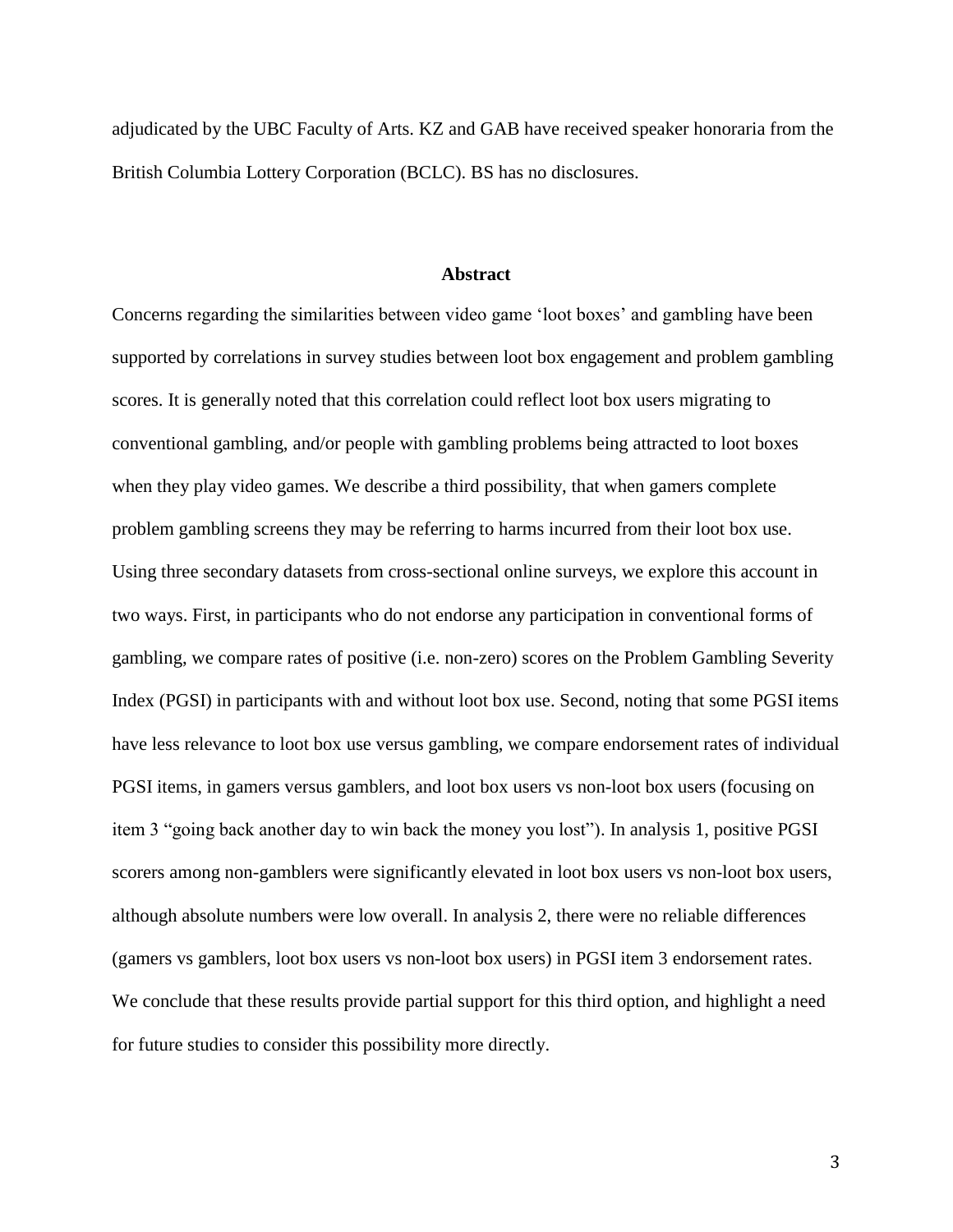**Keywords:** video gaming; monetization; chasing; gambling disorder; financial harms; psychometrics.

# **Introduction**

Loot boxes are a form of video game monetization that have raised controversy in recent years due in part to their similarities with traditional gambling (Drummond & Sauer, 2018; King & Delfabbro, 2018). Definitions of gambling focus on three elements: 1) the stake, 2) the element of chance, and 3) the prize that the player has a prospect of winning (Abarbanel, 2018; Reber, 2012). In the case of loot boxes, video gamers can spend in-game or real currency to open a virtual container, holding a randomized prize. These prizes vary in value from common items to rare 'legendary' items. The average market value of these prizes is lower than the typical cost of loot boxes, indicating both the monetary 'worth' of these virtual items and a 'house edge' that is characteristic of commercial gambling (Drummond, Sauer, Hall, Zendle, & Loudon, 2020). From these similarities, researchers have argued that loot boxes are psychologically akin to gambling and constitute a form of 'predatory monetization' (King & Delfabbro, 2018).

A key piece of evidence substantiating these concerns comes from cross-sectional surveys, reporting positive correlations between loot box engagement (e.g. monthly spending on loot boxes) and indices of problem gambling (e.g. Problem Gambling Severity Index, PGSI). A sample ( $n = 7,422$ ) of adult gamers recruited via the online forum Reddit showed a correlation between loot box spending and PGSI scores (Zendle & Cairns, 2018), and this finding was replicated in several subsequent studies (Brooks & Clark, 2019; Li, Mills, & Nower, 2019; von Meduna, Steinmetz, Ante, Reynolds, & Fiedler, 2020). Similar effects are observed in adolescent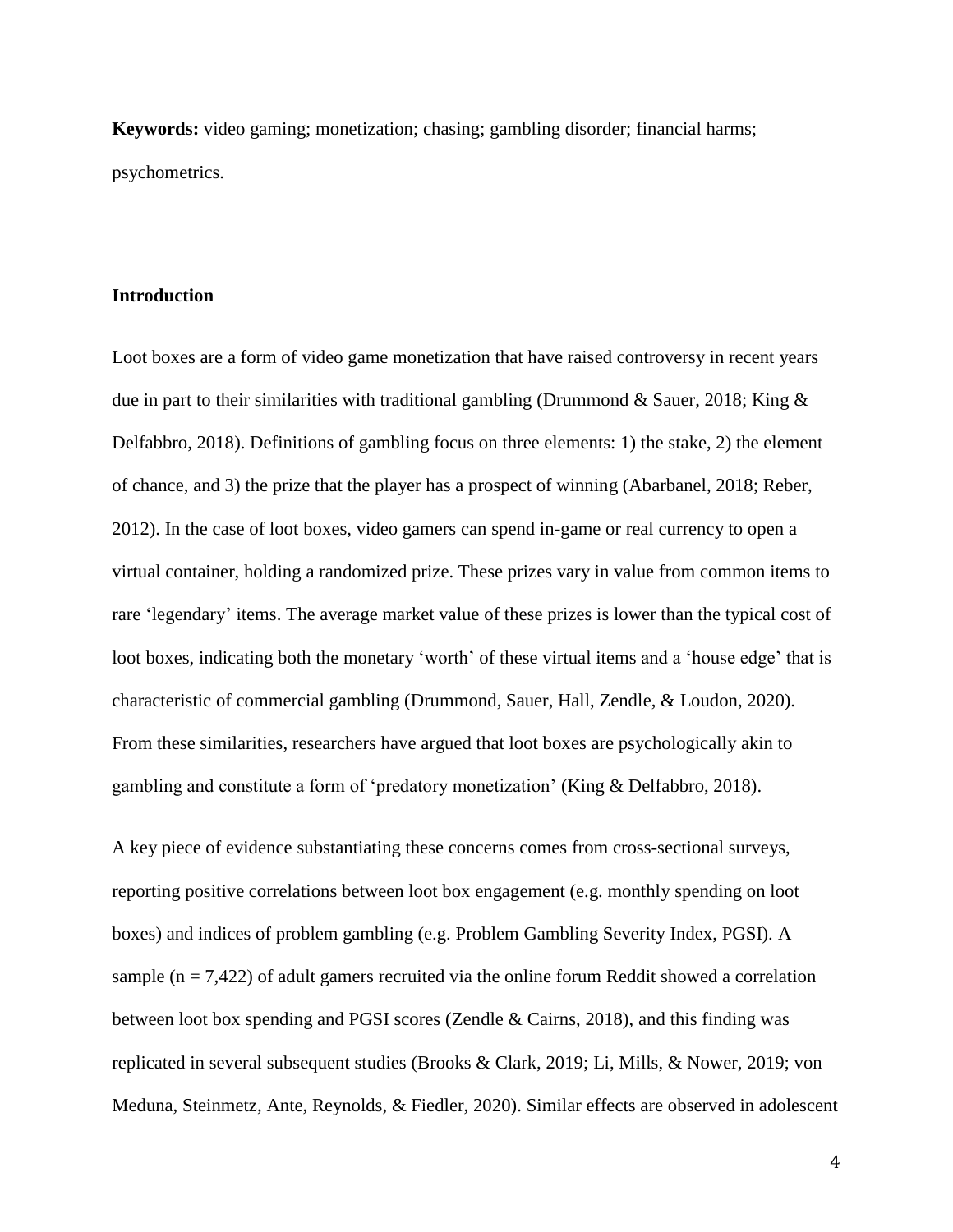samples (Kristiansen & Severin, 2020; Zendle, Meyer, & Over, 2019), with disordered gaming (Zendle, 2020), and with ratings of harmful use on a risky loot-box index (Brooks & Clark, 2019). The bivariate relationship between loot box engagement and problem gambling is supported by recent meta- and mega- analyses (Close et al., 2021; Garea, Drummond, Sauer, Hall, & Williams, 2021).

In interpreting these correlational effects, researchers have been cautious to avoid asserting causality, but the public dialogue has repeatedly highlighted two possible mechanisms (e.g. Brooks & Clark, 2019; UK DCMS, 2019; Zendle, 2019, 2020). One is that the use of loot boxes may serve as a gateway into traditional gambling, for example via youth exposure. Prospective studies have charted such 'migration' effects from social casino games to real-money gambling (Kim, Wohl, Salmon, Gupta, & Derevensky, 2015), and similar longitudinal designs are needed to examine loot box use. Direct evidence for this pathway would indicate regulatory responses such as youth age restrictions. An alternative pathway is that when people with pre-existing gambling problems use video games, they are attracted to loot box features. Zendle (2019) analyzed spending within the game "Heroes of the Storm" before and after the removal of loot boxes from the game. Participants were segregated by level of problem gambling, and the group with gambling problems showed a greater decrease in spending after the removal of loot boxes, consistent with this reverse pathway. Evidence for this mechanism would indicate a distinct regulatory response, directed at those with pre-existing gambling involvement. We note that the two pathways are neither mutually exclusive nor are they the only possible explanations for the correlation.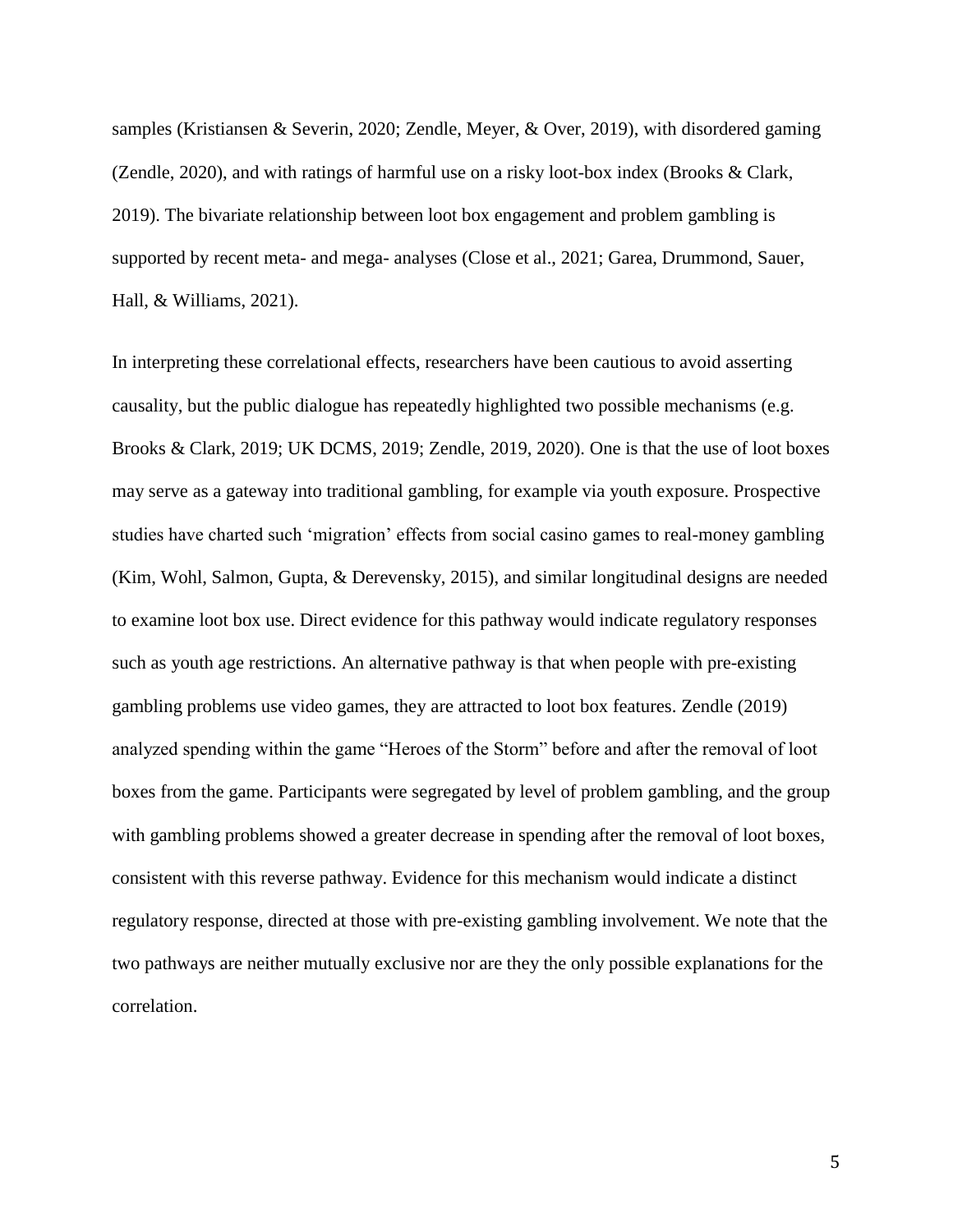We note a further possibility that may contribute to the link between loot box engagement and gambling problems. Given the reliance on self-report measures of disordered gambling, what if loot box users complete the PGSI referring to harms and symptoms arising from *their loot box use*<sup>1</sup> , rather than referring to conventional forms of gambling? Brooks & Clark (2019) reported that over two thirds of loot box users do consider loot boxes to be gambling. To be clear, if supported, this account would not diminish or undermine the importance of the correlational effect: participants in prior research are still endorsing PGSI items that indicate psychological distress and financial harm. If these harms refer directly to their loot box use, it would arguably sharpen any regulatory focus on loot boxes.

The present study sought to explore this account using two approaches. First, we reasoned that if gamers completing the PGSI are referring to their loot box use, we should see a subset of participants with positive PGSI scores who do not endorse using conventional forms of gambling, and these positive scorers should be elevated among gamers who use loot boxes compared to gamers who do not (Analysis 1). Second, we examined individual items on the PGSI (see Table 1). Some PGSI items appear to apply well to both conventional gambling and loot boxes, e.g. item 4 "Have you borrowed money or sold anything to gamble?", but certain PGSI items seem less applicable to problematic loot box use. Specifically, PGSI item 3 ("Have you ever gone back on another day to win back the money that you lost?") seems less relevant to the real-world expression of chasing in the case of loot boxes. We examined the overall

 $\overline{\phantom{a}}$ 

<sup>&</sup>lt;sup>1</sup> As noted by a reviewer, some jurisdictions have recently moved to formally recognize loot boxes as gambling, making any distinction between loot boxes and 'conventional' gambling redundant. In the 3 datasets in the present paper (from UK and North America), loot boxes were not formally classified as gambling at the time these surveys were run, and therefore the question as to whether participants could be referring to their loot box use when they complete the PGSI represents a discrete alternative to the two pathways described in the text.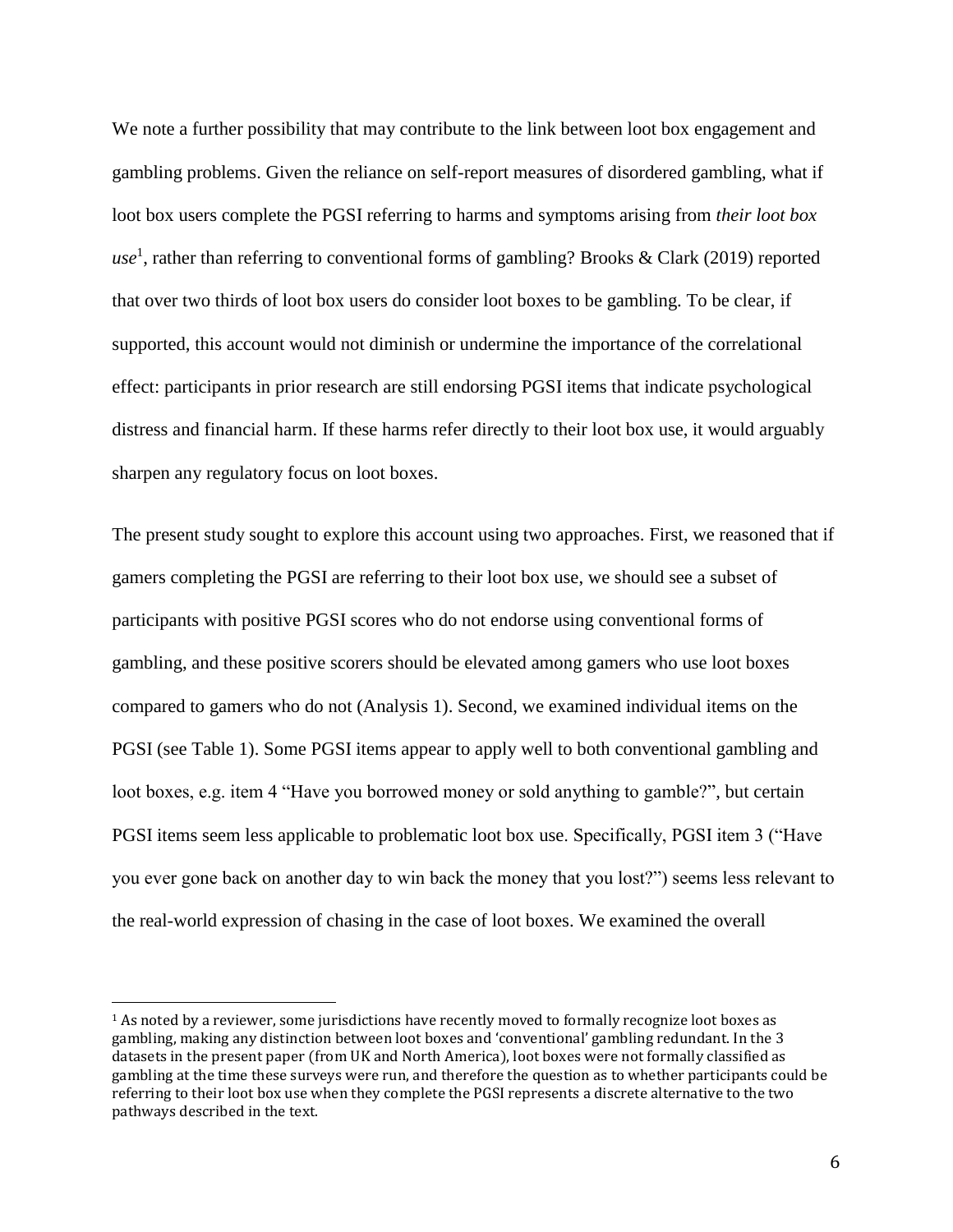distribution of PGSI item endorsements, and specifically tested item 3 endorsement rates, between samples of gamers versus gamblers (Analysis 2a), and loot-box versus non-loot-box users (Analysis 2b).

## *Insert Table 1*

# **Methods**

# *Participants*

This study used three secondary datasets (for further details, see Supplementary Materials). Dataset 1 (Brooks & Clark, 2019) comprised 144 participants recruited using Amazon Mechanical Turk (mTurk) and 116 undergraduate participants from the University of British Columbia. Pre-screening confirmed familiarity with loot boxes and prior experience playing video games; these two groups are labelled "Gamers". Attention checks were applied, where overly fast responders (< 10 minutes), inconsistent responders, and responders who endorsed fictitious gambling forms were all excluded; the Ns reported are after cleaning. In Dataset 2 (Zhang & Clark, unpublished), 2,544 participants were recruited on mTurk via a pre-screening survey that indicated past year gambling. As an unpublished dataset, this study protocol was approved by the UBC Behavioural Research Ethics Board. 89 participants were excluded due to incomplete PGSI data, and 177 for inconsistent responses regarding past-year gambling on a subsequent assessment. After these exclusions, 2,278 participants were included; this cohort is labelled "Gamblers". Dataset 3 (Zendle, 2020) is an open dataset available at OSF [\(https://osf.io/3jpey/\)](https://osf.io/3jpey/), comprising a demographically representative UK sample of 1,201 individuals. This dataset had been cleaned by excluding individuals who failed any of 4 data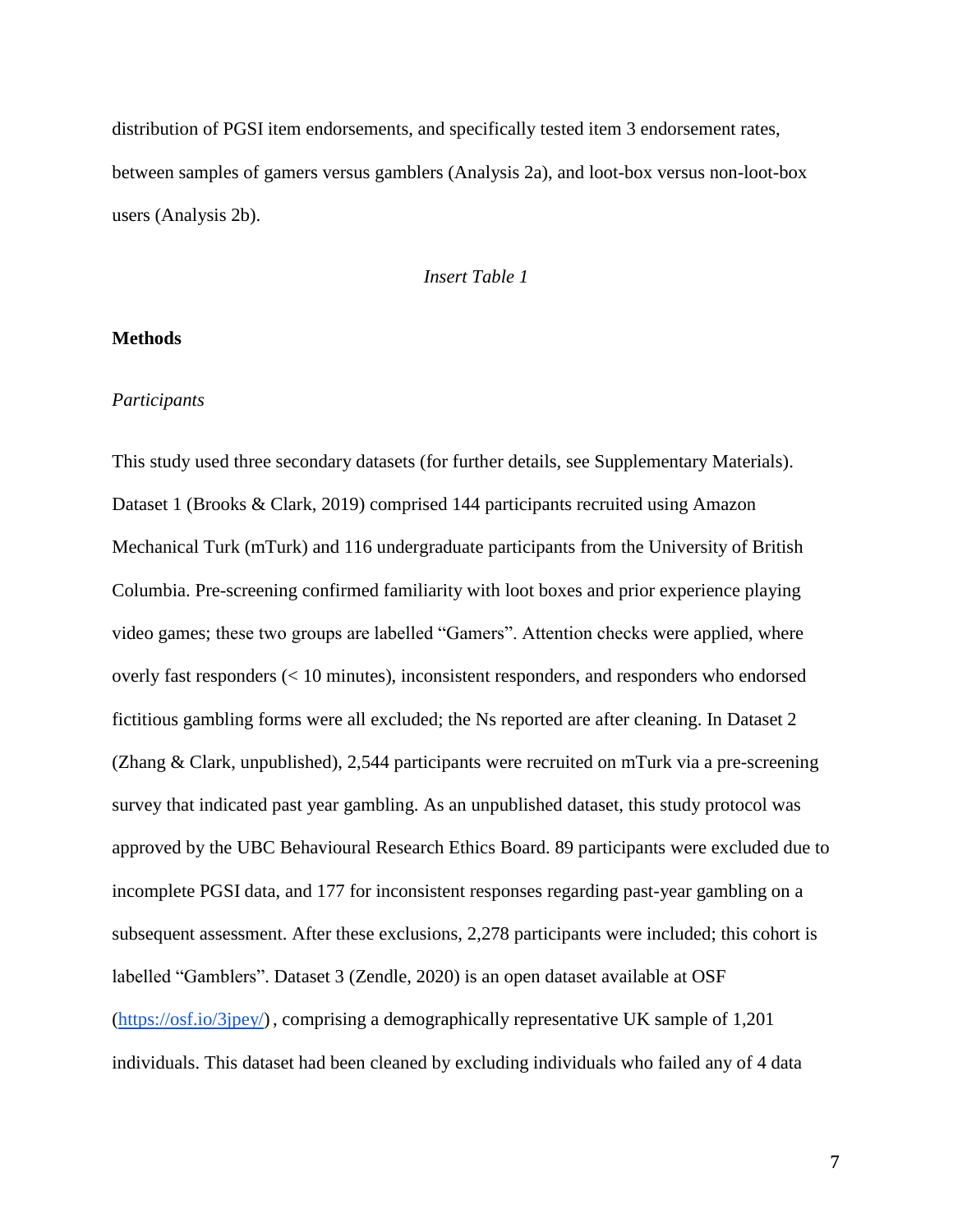quality checks (see Supplementary Material; see Zendle, 2020), such that the final dataset comprised 1,081 participants.

# *Procedures*

*Problem Gambling Severity Index (PGSI)* (Ferris & Wynne, 2001)*.* The 9-item PGSI (see Table 1) is a widely-used screening instrument for gambling problems over the past 12 months, using an ordinal scale for item endorsement ("Never", "Sometimes", "Often", or "Always") that generates a total score from 0 to 27. For these analyses, we considered any response other than "Never" to be an item endorsement or 'positive PGSI score'.

#### *Statistical Analysis*

A composite, de-identified datasheet, and analysis file is available at [https://gitlab.math.ubc.ca/cgr-ubc-open/sidloski\\_lootboxpgsi/-/tree/main](https://gitlab.math.ubc.ca/cgr-ubc-open/sidloski_lootboxpgsi/-/tree/main).

# *Analysis 1: Positive PGSI scores among participants who do not endorse gambling*

We identified subgroups of participants who reported no traditional gambling experience. Dataset 2 was not used for this analysis because gambling involvement was an inclusion criterion. In Dataset 1, we pooled gamers from the MTurk and undergraduate samples to maximize the number of non-gamblers for analysis. The gamers who answered "Never" to an item "Have you ever gambled?" were then subdivided based on their endorsement of having purchased loot boxes. One participant in Dataset 1 did not respond to the gambling question and was excluded from Analysis 1. In Dataset 3, participants responded to a series of items assessing frequency of involvement in 11 conventional forms of gambling: lottery tickets, scratch cards, sports betting, horse/dog race betting, playing games of skill for money, bingo (online, in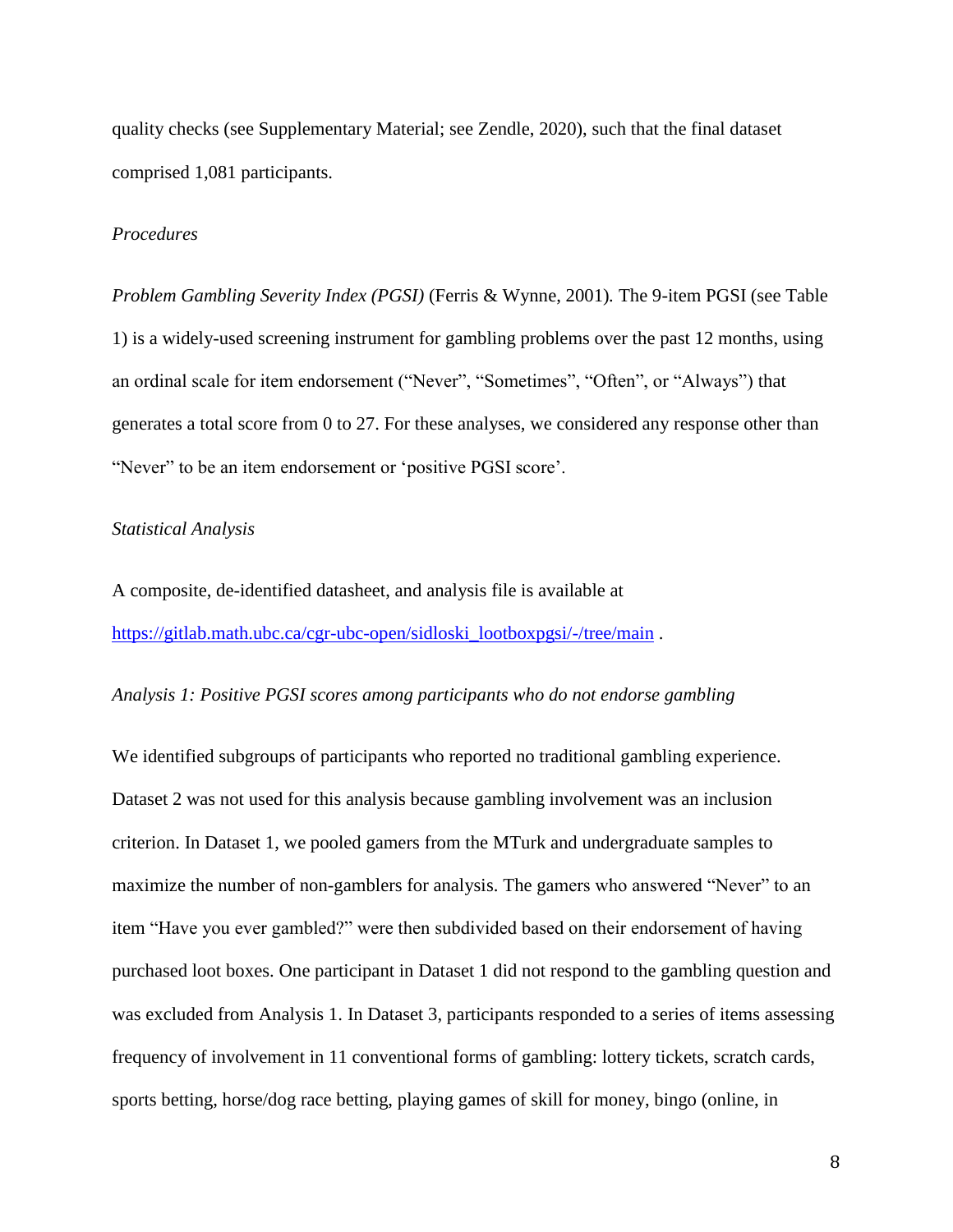person), slot machines/EGMs (online, in person), casino table games (online, in person). Further frequency items that represented gambling-like aspects of video gaming, including token wagering, esports betting, and real-money gaming were not considered here (we note that only 4 participants endorsed these features without other forms of gambling). In Dataset 3, participants were selected if they answered either "I have never done this" or "I have done this before, but not within the past twelve months" to all 11 gambling forms. The latter response option was included for consistency with the 12-month timeframe of the PGSI. As in Dataset 1, nongamblers in Dataset 3 were subdivided on their use of loot boxes (in the past year). In both datasets, the rates of positive PGSI scorers were compared between the subgroups who did versus did not use loot boxes using chi-square tests, with Yates's continuity correction applied given the presence of some small cell sizes.

# *Analysis 2: Comparing PGSI item distributions between gamers and gamblers*

This analysis presents PGSI item distributions and tested for differences in the PGSI item 3 endorsement rates. Analysis 2a compares participants recruited as 'gamers' in Dataset 1 (Brooks & Clark 2019) against participants recruited as 'gamblers' in Dataset 2. As Dataset 2 was recruited using mTurk, only the mTurk sample from Dataset 1 ( $n = 144$ ) was included in this comparison, to enhance demographic similarity (e.g. mean age of the mTurk gamers was 35.6, and MTurk gamblers were 37.6, compared to the Dataset 1 undergraduate sample mostly aged 19 - 21)*.* Analysis 2b used Dataset 3 as a demographically representative UK sample; we compared PGSI item distributions between participants who did vs did not endorse loot box use (in the past twelve months).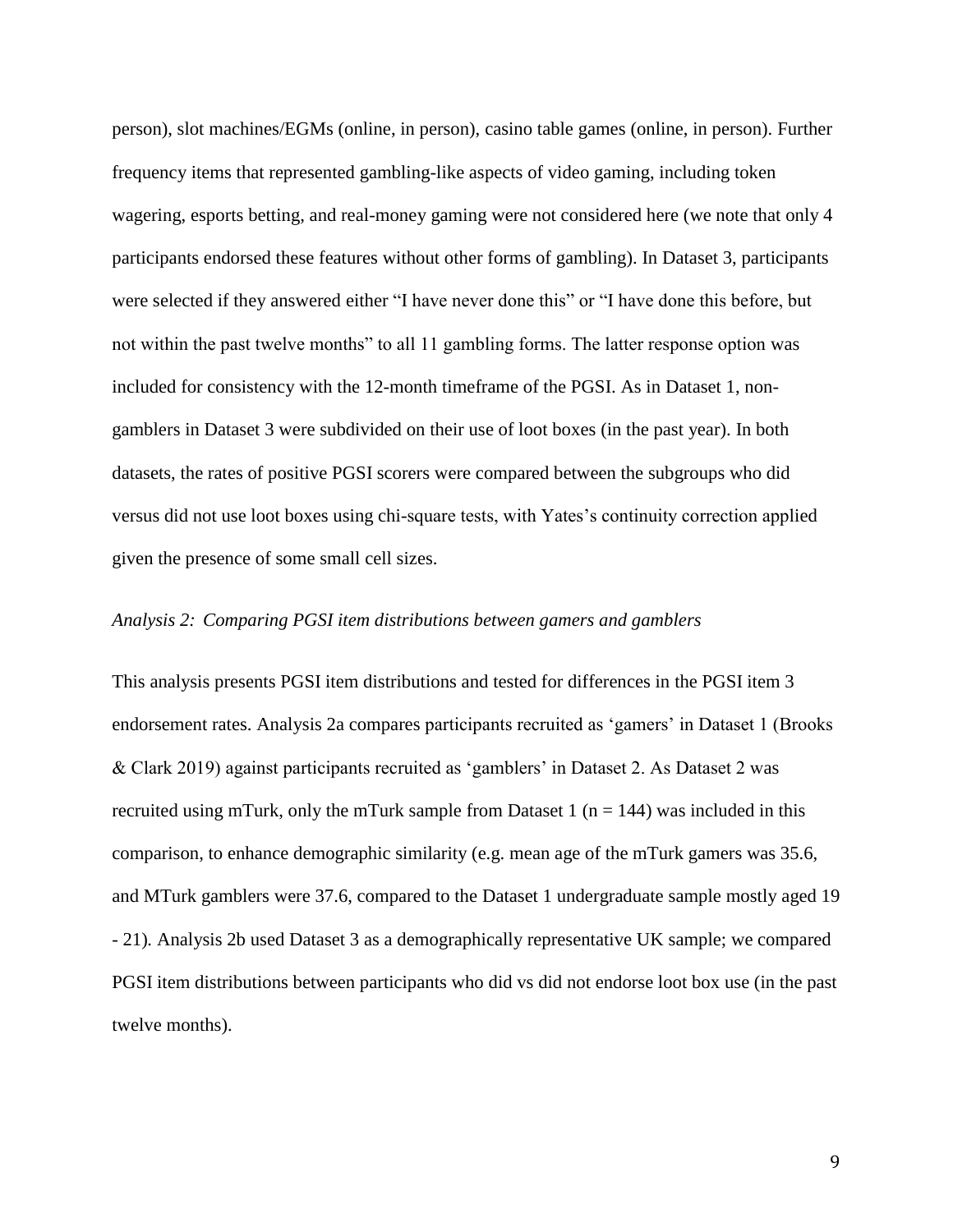For analysis 2a and 2b, we began by exploring the distributions for the PGSI total scores in each subgroup, given that PGSI item sensitivity is likely to vary as a function of overall problem gambling severity. There were few participants who scored PGSI 8+, as the conventional threshold for gambling problems. From inspecting the histograms (see Figure 1), we distinguished three subgroups using PGSI totals of 1-2 ('at-risk' problem gambling), 3-4 ('moderate-risk' problem gambling), and 5+ ('high risk' problem gambling) (see also Williams et al., 2021). Rates of endorsement of PGSI item 3 were compared at each of these three levels of gambling severity using chi-squared tests.

#### **Results**

# *Analysis 1: Positive PGSI scorers*

In participants who did not endorse gambling in Dataset 1, among 38 participants who purchased loot boxes, 15 (39.5%) recorded positive scores on the PGSI. Among the non-loot box users, 7 of 30 (23.3%) recorded positive PGSI scores. This difference was not statistically significant,  $\chi$ 2 = 1.33,  $p = .249$ .

In Dataset 3, 310 of 1,081 participants (28.7%) did not endorse any past-year gambling. Among these participants, 28 (9.0%) recorded a positive PGSI score. In the subset who endorsed using loot boxes, 4 of 13 (30.8%) recorded a positive PGSI score, whereas in those who did not use loot boxes, 24 of 297 (8.1%) recorded a positive PGSI score. These rates differed significantly,  $\gamma$ 2 = 5.29, *p* = 0.021.

In Dataset 1, few participants did not purchase loot boxes (the eligibility criteria ensured familiarity with loot boxes). We compared the rate of positive PGSI scorers among the loot box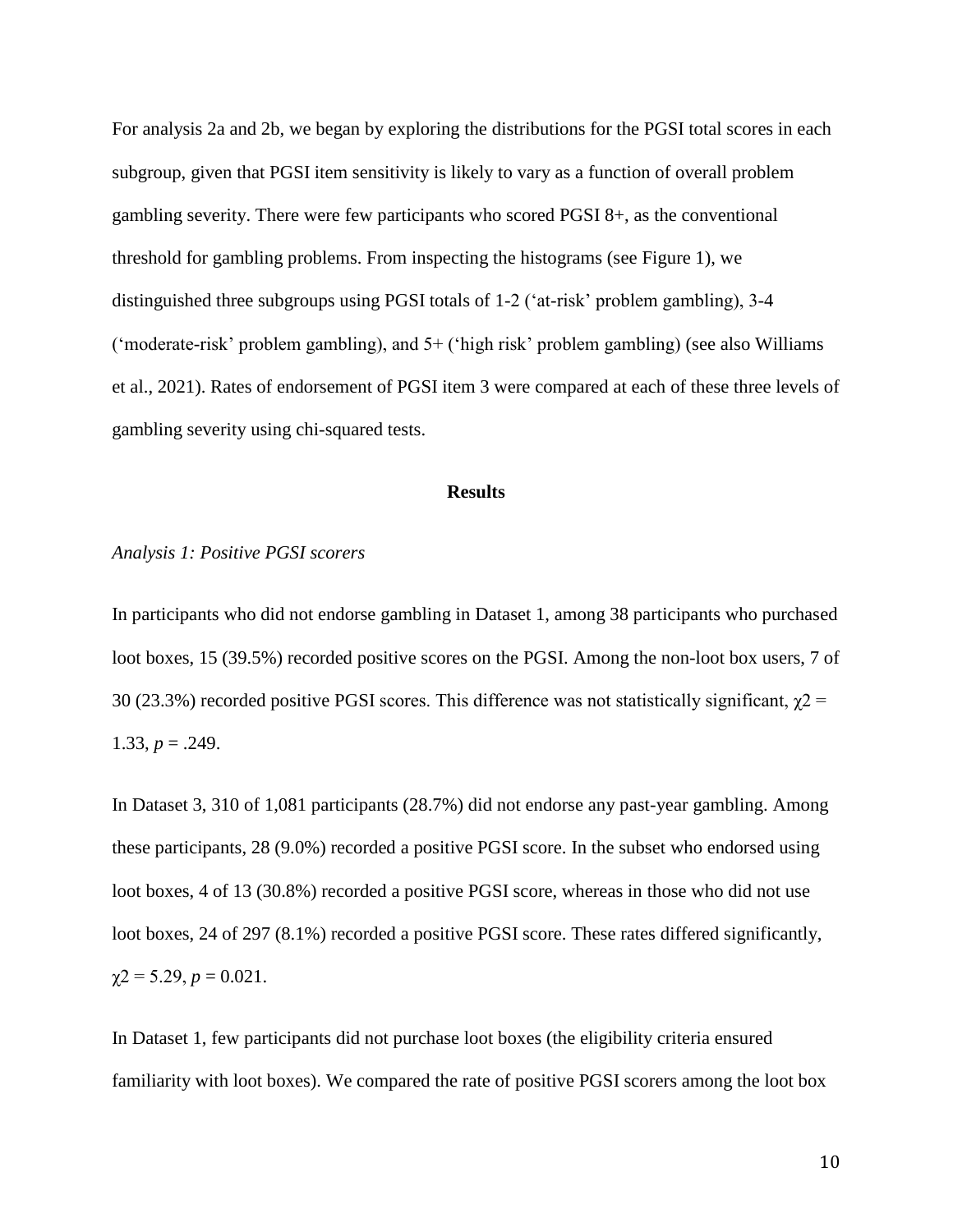users (without gambling involvement,  $n = 38$ ) in Dataset 1 to the larger comparison group of non-loot box users (without gambling involvement,  $n = 297$ ) in Dataset 3. This difference was statistically significant,  $\chi$ 2 = 29.30, *p* < 0.001 (see Table 2), although we note these samples were recruited using different methods and were not intended to be demographically comparable.

# *Insert Table 2*

## *Analysis 2: Comparing PGSI item distributions*

The distributions for the PGSI total scores in Datasets 1 and 2 were positively skewed, and the gamblers (Dataset 2) showed higher PGSI totals than the gamers (Dataset 1) (gamblers, median  $= 2$ , mean  $= 3.97$ , range  $0 - 27$ ; gamers median  $= 0$ , mean  $= 1.90$ , range  $0 - 19$ ; U  $= 103,888$ , p  $<$ .001) (see Figure 1). The PGSI totals in Dataset 3 were also positive skewed, and the loot box users showed higher PGSI totals than the non-loot-box-users (loot box users, median  $= 0$ , mean  $=$ 1.82, range  $0 - 18$ ; non-loot-box-users, median = 0, mean = 0.79, range  $0 - 25$ ; U = 32,341, p < .001).

# *Insert Figure 1*

Analysis 2a examined the PGSI item distributions between the Gamers and the Gamblers (see Figure 2). Among participants endorsing *any* PGSI items, the most endorsed items among Gamblers were item 3 ("loss chasing"; 69.9%) and item 9 ("guilty"; 68.7%). Among Gamers, the most endorsed items were item 9 (66.7%), item 3 (55.0%), and item 1 ("bet more than you can afford"; 53.3%). At the lowest level of PGSI severity (1-2) (with the largest group sizes), the most endorsed items among Gamblers ( $n = 619$ ) were again items 3 and 9, while items 4, 5, 7 and 8 were endorsed very infrequently (see Table 1). In the Gamers (PGSI 1-2,  $n = 27$ ), items 1,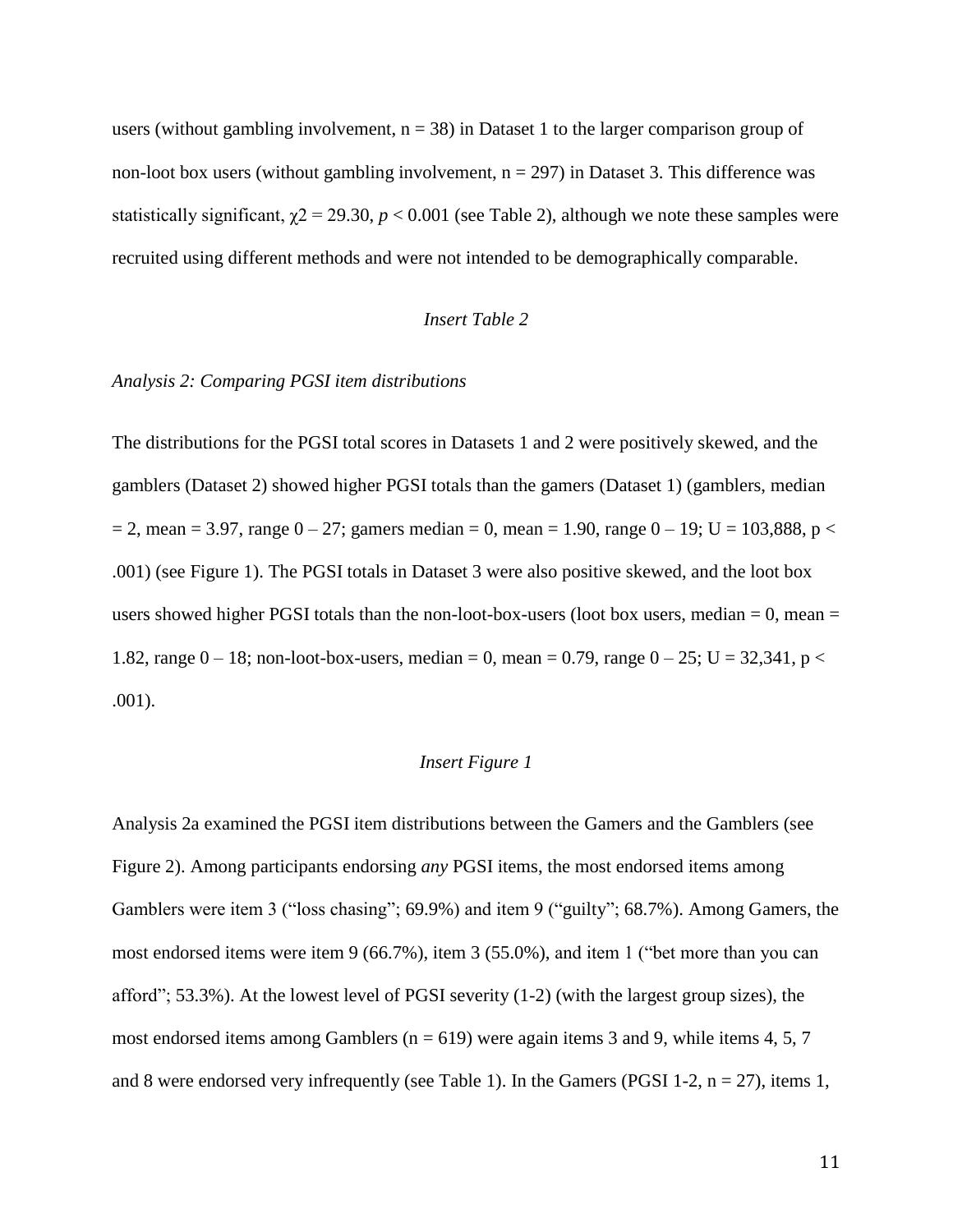3 and 9 were most endorsed, and items 4, 7 and 8 were not endorsed by any participants. For comparing the item 3 endorsements, we tested *within* each PGSI bracket given the differences in the overall PGSI distribution between Gamblers and Gamers. At each level of PGSI severity, the number of participants endorsing item 3 did not differ significantly between gamblers and gamers (see Table 3)*.* 

# *Insert Table 3 and Figure 2*

Analysis 2b examined the item distributions between the loot box users and non-loot box users in Dataset 3. Again, the most endorsed PGSI items were item 3 (57.5% of loot box users, 64.6% of non-users), item 9 (65.0% loot box users, 47.2% non-users) and item 1 (52.5% loot box users, 39.0% non-users), while items 4, 7, and 8 were least endorsed. In testing item 3 endorsement between the loot box and non-loot box users within each PGSI bracket, no significant differences were observed (see Table 4)*.*

### *Insert Table 4 and Figure 3*

# **Discussion**

This study used secondary data to examine the possibility that the established relationship between loot box engagement and problem gambling (Close et al., 2021; Garea et al., 2021) could be driven, at least in part, by gamers referring to their loot box use as gambling, when they complete gambling screening instruments such as the PGSI. We explored this account in two ways. First, we looked for positive PGSI scores in participants who elsewhere denied involvement in conventional forms of gambling. Among these non-gamblers in a dataset from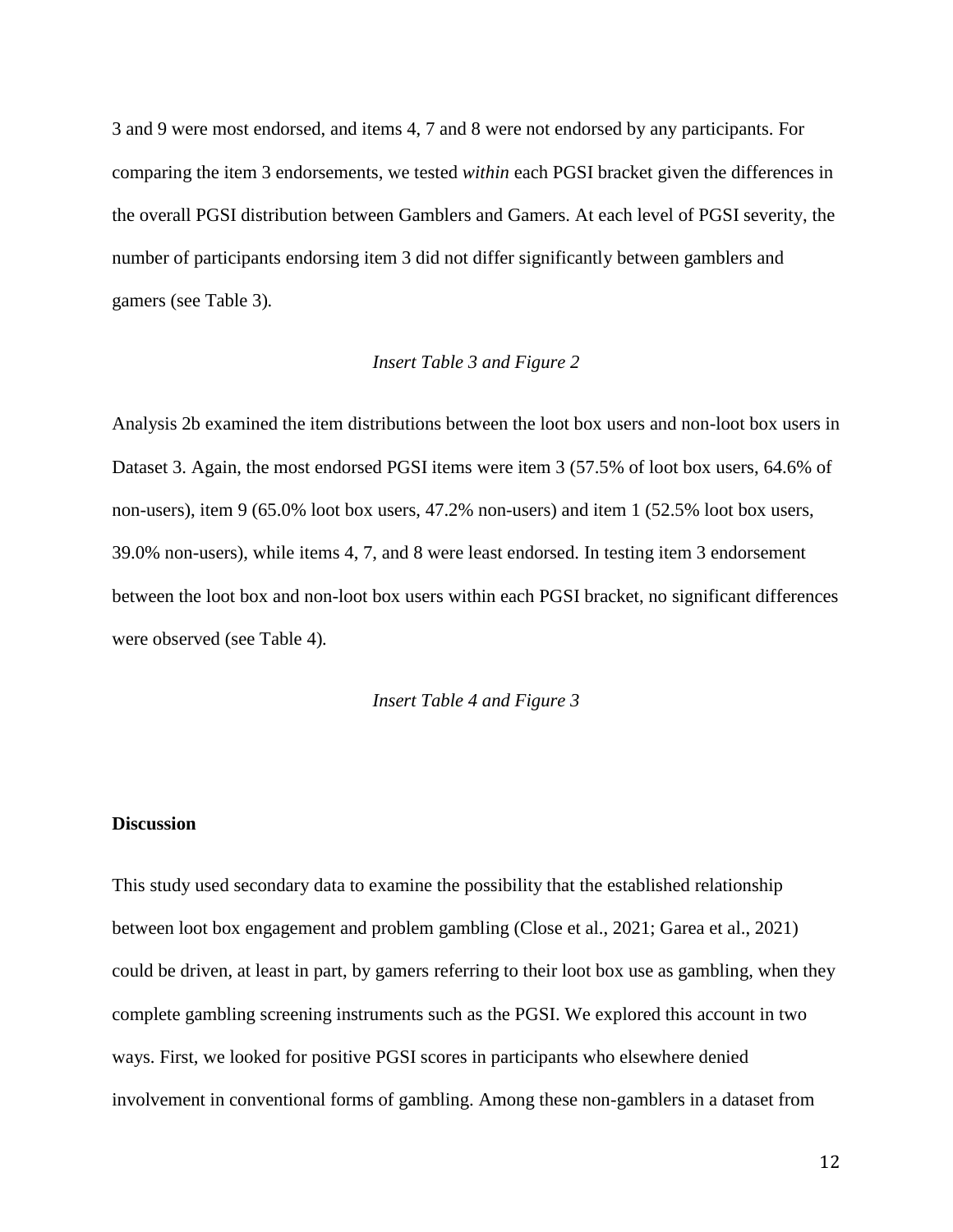Zendle (2020), the rate of positive PGSI scorers was significantly higher in those who endorsed purchasing loot boxes compared to non- loot box users, supporting the idea that these participants are directly referring to consequences from their loot box use on the PGSI. Second, we reasoned that certain PGSI items may be less applicable to loot box use than to conventional gambling forms, and specifically the PGSI chasing item (item 3). We examined item-wise endorsement rates between gamers and gamblers, and between loot box users versus non-loot box users. The general profile of most-endorsed and least-endorsed items was similar between these groups, and there were no significant differences in item 3 endorsement, which does not provide supportive evidence for our account.

In our view, the observation that *any* participants record a score on the PGSI while simultaneously denying past year gambling involvement is itself intriguing. In the nationally representative UK survey by Zendle (2020; dataset 3), 71.3% of the full sample reported some form of past-year gambling, but among the 310 participants who did not report past year gambling, 9% recorded a positive PGSI. In our view, this is unlikely to reflect careless or inattentive responding, because these datasets were already cleaned for standard attention checks. The supportive evidence that these participants may be referring directly to their loot box use on the PGSI is consistent with prior findings that most gamers do consider loot boxes to be gambling (Brooks & Clark, 2019). However, there are at least two further possibilities for the occurrence of positive PGSIs that warrant consideration. In Dataset 3, participants recorded their past year engagement with 11 specific forms of gambling, but these 11 forms were not exhaustive. Some of the positive PGSI scores in Dataset 3 may be attributable to engagement in rare (e.g. culturally-specific or emerging) forms of gambling. In Table 2, a small number of positive PGSI scores were evident among non-gamblers *and non-loot box users* that could not be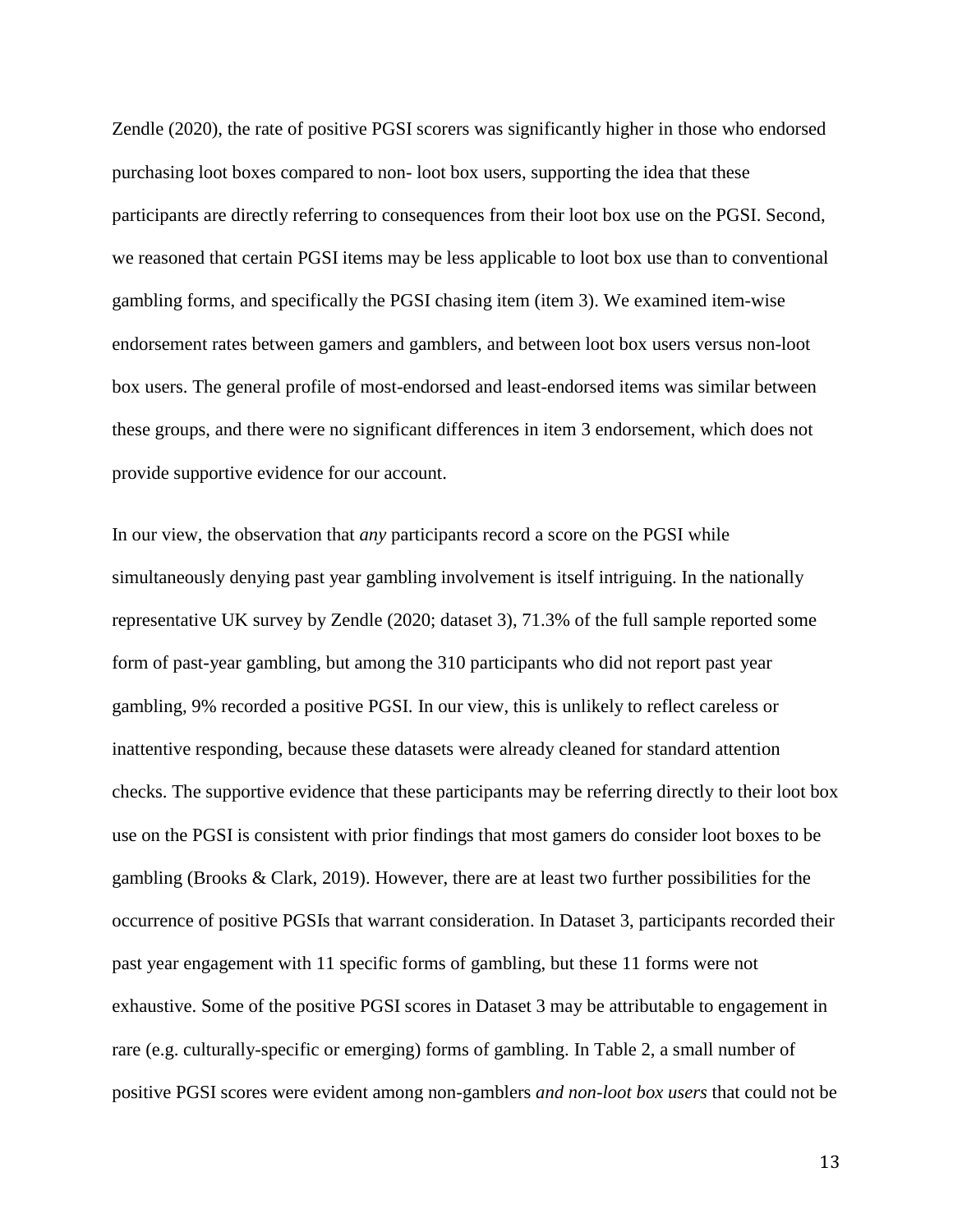attributed to any specific activity. This explanation does not readily account for the differential rate of positive PGSIs with loot box use. Although 'breadth' of gambling (i.e. engagement across multiple gambling forms) is generally predictive of gambling problems (LaPlante, Nelson, & Gray, 2014), we see little reason to think that participants who *only* engage in rare forms of gambling (i.e. they deny participating in any conventional forms) would also use loot boxes. In Zendle (2020), rates of engagement with 4 emerging forms (e.g. esports betting) were trivially low. Lastly, the gambling engagement item in Dataset 1 (Brooks & Clark 2019) was just a single item "Have you ever gambled?" that would also capture non-standard forms of gambling. Nevertheless, we recognize that the statistical effects in Analysis 1 provide only indirect evidence that loot boxes are the activity to which participants are referring. The wider principle that (other) emerging 'gambling-like' activities (such as crypto-investing) could generate similar positive PGSI scores warrants further attention.

A second possible explanation for the positive PGSIs in ostensible 'non-gamblers' relates to the concept of 'legacy harms' (Langham et al., 2016) that negative consequences on the PGSI (referring to the past year) could reflect lingering harms after the individual has ceased actual gambling. While interesting, this account would not provide an obvious explanation for why loot box users were more likely to record positive PGSIs than non-loot box users. We also note that the positive PGSI scores in Dataset 1, in which the gambling engagement item asked "Have you *ever* gambled?" cannot be attributed to this 'legacy' explanation.

Our analysis of individual items on the PGSI showed a range of item sensitivities. Even among 'low risk' gamblers (PGSI totals of 1-2), some items are endorsed quite frequently (item 3 "loss chasing", item 9 "guilt", item 1 "bet more than can afford") while other items are endorsed rarely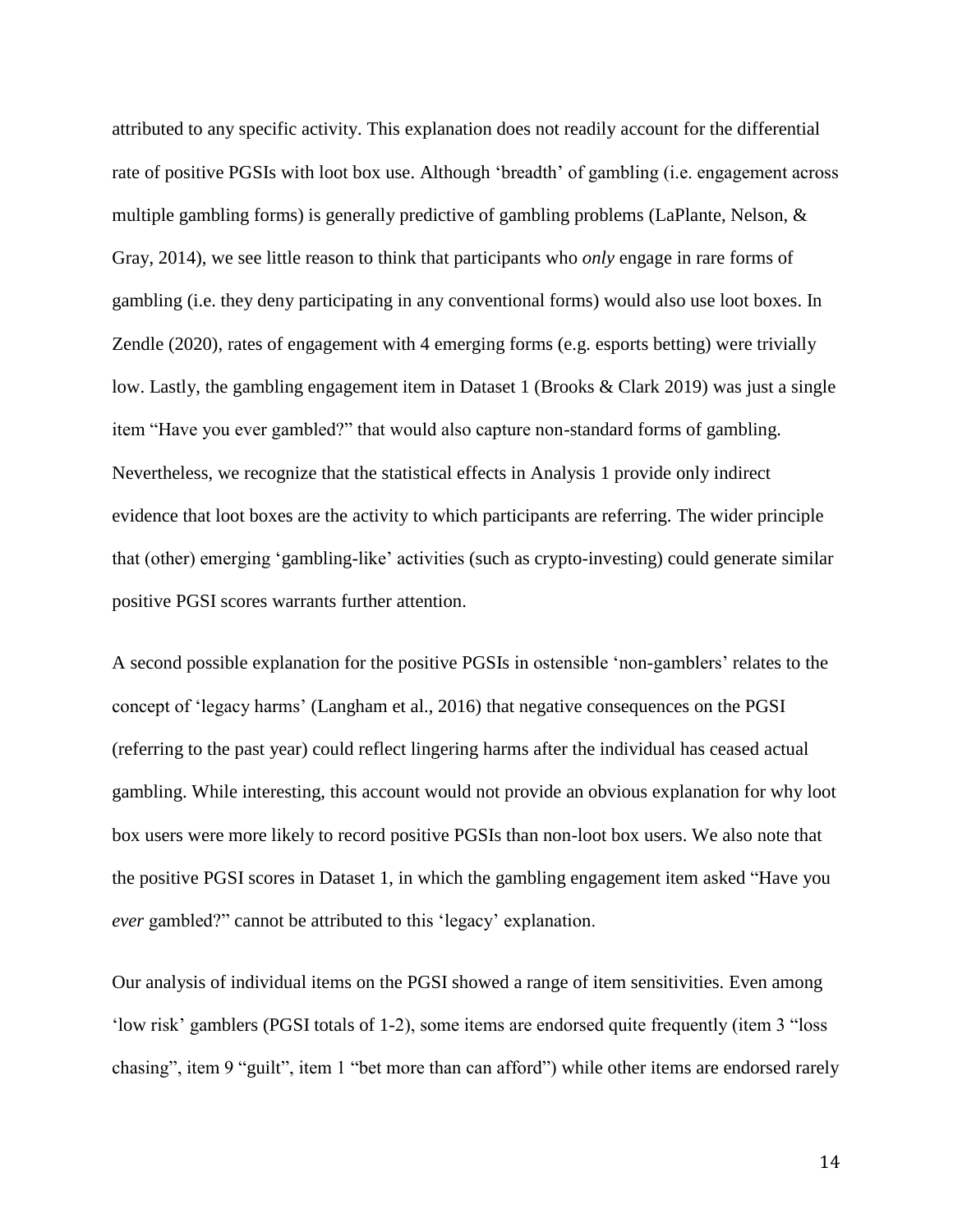or not at all (e.g. item 4 "borrowed money"). These sensitivity gradients are much in line with prior work on instrument validation (Currie, Casey, & Hodgins, 2010; Orford, Wardle, Griffiths, Sproston, & Erens, 2010; Holtgraves, 2009), where chasing is often the most endorsed diagnostic criterion (Toce-Gerstein et al., 2003). By visual inspection, PGSI item distributions were similar between gamers and gamblers, and between loot box users and non-loot box users (Figures 2 and 3). We had reasoned that the PGSI chasing item could be less applicable to loot boxes, given that the desired goal is the acquisition of an in-game prize rather than money, and that loot box 'entrapment' may be more likely within sessions that between sessions (O'Connor & Dickerson, 2003). However, with no significant differences in the endorsement profiles, this analysis did not provide supportive evidence that gamers (Dataset 1) or loot box users (Dataset 3) are referring to gaming-specific behaviours when they complete the PGSI. Further behavioural analysis of loot box consumption during gaming would be needed to confirm whether our assumptions about within- and between- session chasing of loot box prizes are well-founded.

Taken together, the two analyses provide partial support that gamers may refer to their loot box use when completing the PGSI, and therefore that this effect could contribute to the established relationship between loot box use and gambling problems. By this account, gamers would be referring to one and the same activity, without implying a longitudinal 'pathway' from one activity (e.g. loot box exposure) to the other (e.g. conventional gambling). This account is not exclusive with either of the longitudinal 'pathways', and given the effect size that has been described in meta-analyses of relationship between loot box use and gambling problems (Garea et al., 2021; Close et al., 2021), we consider it unlikely that our account entirely mediates the relationship. Rather, multiple drivers may be at work. We suggest our data provide sufficient grounds for future survey studies to consider this possibility directly, such as by including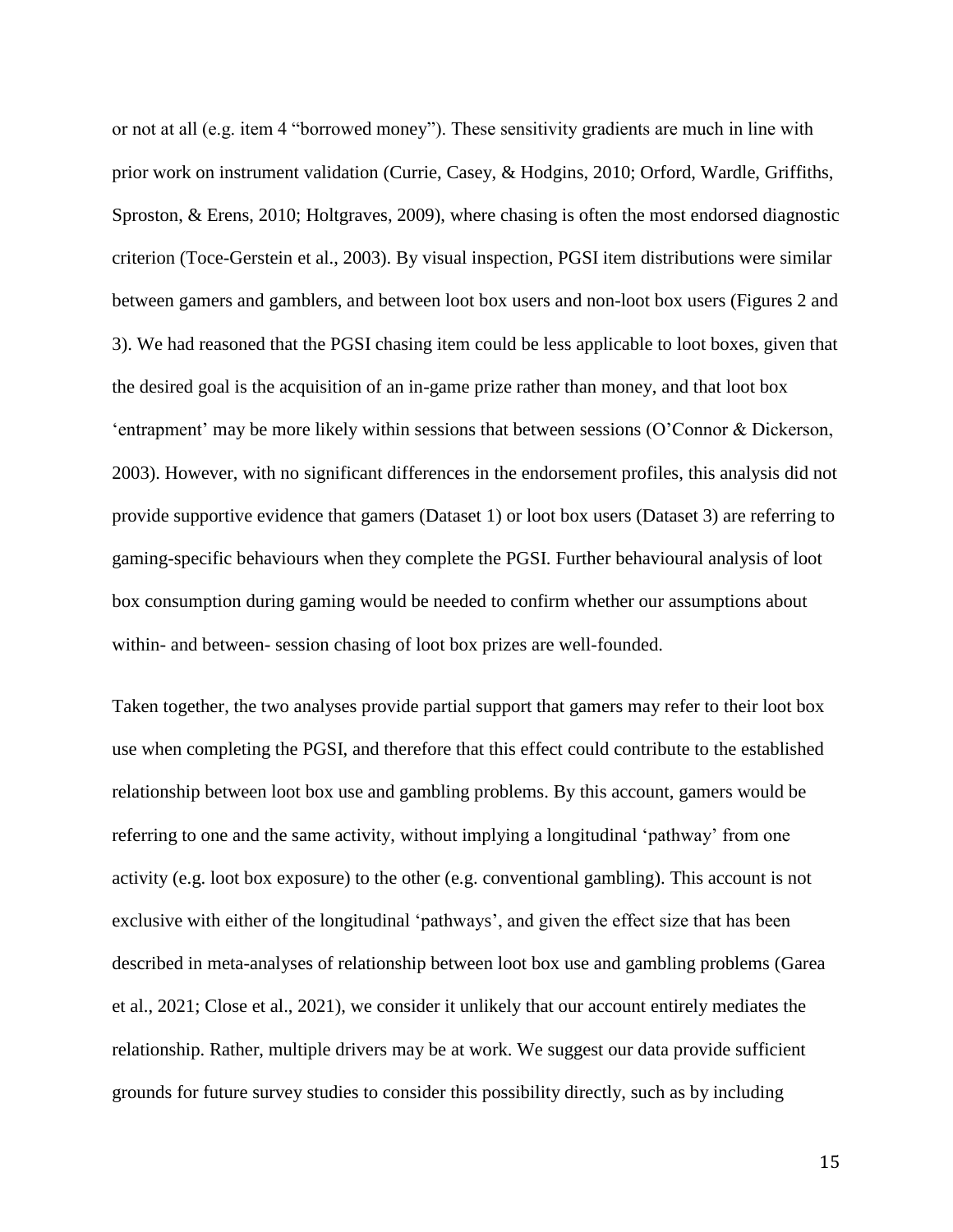frequency items for the dominant forms of gambling (Zendle, 2020) or modifying PGSI instructions to specify eligible gambling forms. Although we consider our account to be parsimonious, our evidential support is based on a small absolute number of positive PGSI scorers in Analysis 1, creating a risk of both Type 1 and Type 2 errors for our effects of interest.

The present study was prompted by the awareness that research participants, through no fault of their own, often do not complete questionnaires in the manner intended by researchers. As we have taken care to note, our account does not diminish the practical importance of the PGSI scores as an expression of harm in these participants. Put simply, if gamers are referring directly to consequences of their loot box engagement, this would both support regulatory action of loot boxes (King & Delfabbro, 2019) and strengthen the phenomenological overlap with disordered gambling (i.e. through common financial harms).

Our study has a few limitations, primarily regarding the operationalization of the two analyses within the existing datasets. As noted earlier, the assessed forms of gambling involvement, and the timeframe for assessment, both differed somewhat between Datasets 1 and 3, although to an extent these differences help shed light on some competing explanations. Second, the three datasets varied widely in sample size. Dataset 3 was the largest sample of loot box users, but loot box engagement was operationalized on a self-reported 'purchasing' question and lacked a measure of actual spending. Even among the larger sample of Dataset  $3$  (n = 1,081), substantial filtering of our operationalized tests led some cells to have very low cell counts, in some cases with < 5 observations. Third, in our comparisons between datasets (gamblers vs gamers for the item analysis, or the comparison of positive PGSI scores in Brooks & Clark against the non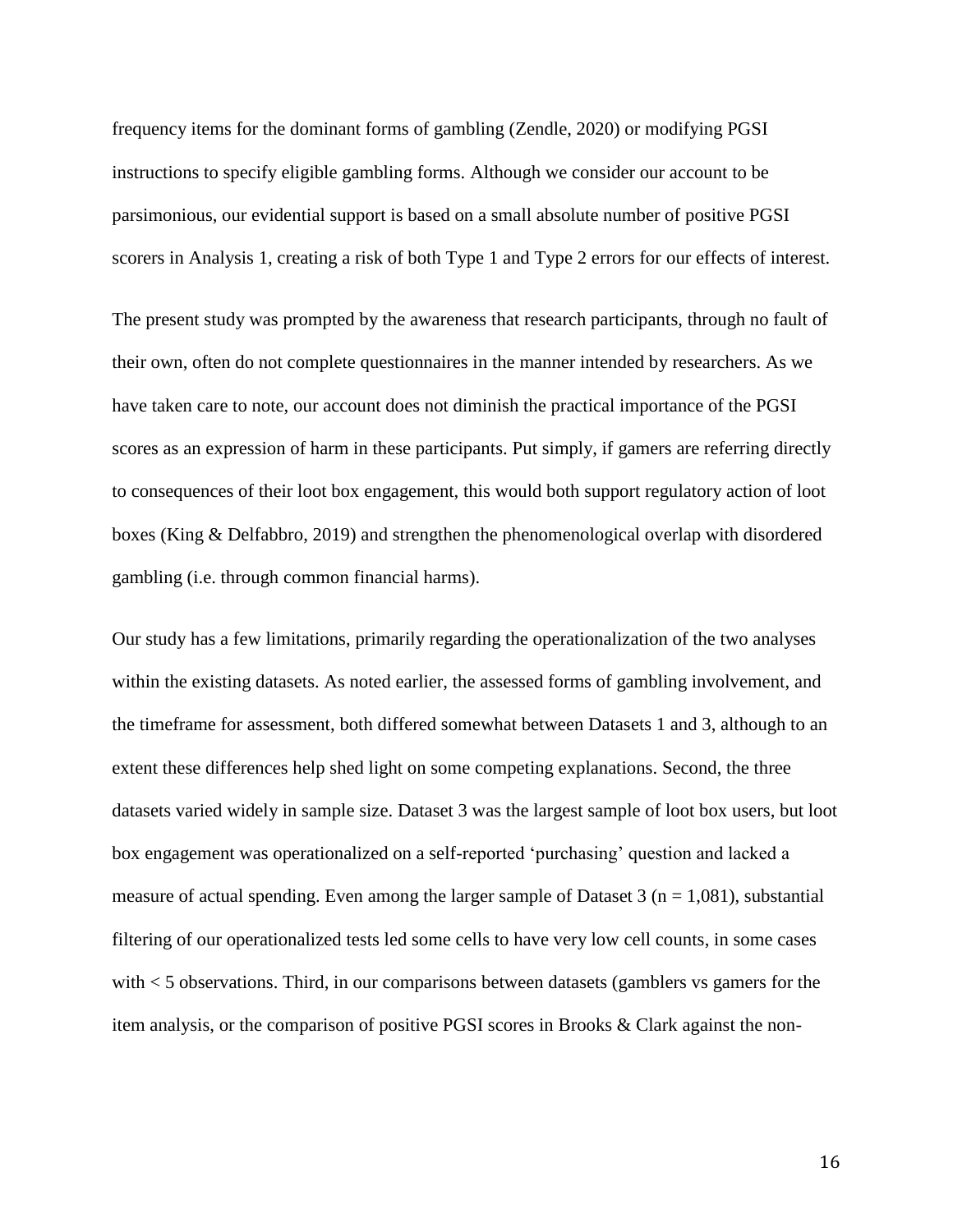gamblers from Zendle 2020), these groups were not recruited with direct comparisons in mind, and there are likely to be demographic differences.

Students of psychology learn that "correlation does not mean causation", and that a range of explanations may underlie robust bivariate effects. For loot boxes, distinct causal explanations point to different regulatory responses; for example, interventions directed primarily at reducing youth exposure such as improved age verification, versus targeted interventions in people who are already involved in gambling. Survey experiments can take some concrete steps in their design to help clarify these issues, but undoubtedly there is also a need to move beyond crosssectional surveys, in order to delineate the relationships between loot box use and gambling, and to more thoroughly characterize the new domain of financial harms associated with video-game microtransactions.

### **Bibliography**

- Abarbanel, B. (2018). Gambling vs. gaming: a commentary on the role of regulatory, industry, and community stakeholders in the loot box debate. *Gaming Law Review*, *22*(4), 231–234. https://doi.org/10.1089/glr2.2018.2243
- Brooks, G. A., & Clark, L. (2019). Associations between loot box use, problematic gaming and gambling, and gambling-related cognitions. *Addictive Behaviors*, *96*, 26–34. https://doi.org/10.1016/j.addbeh.2019.04.009
- Close, J., Spicer, S. G., Nicklin, L. L., Uther, M., Lloyd, J., & Lloyd, H. (2021). Secondary analysis of loot box data: are high-spending "whales" wealthy gamers or problem gamblers? *Addictive Behaviors*, *117*, 106851. https://doi.org/10.1016/j.addbeh.2021.106851

Drummond, A., & Sauer, J. D. (2018). Video game loot boxes are psychologically akin to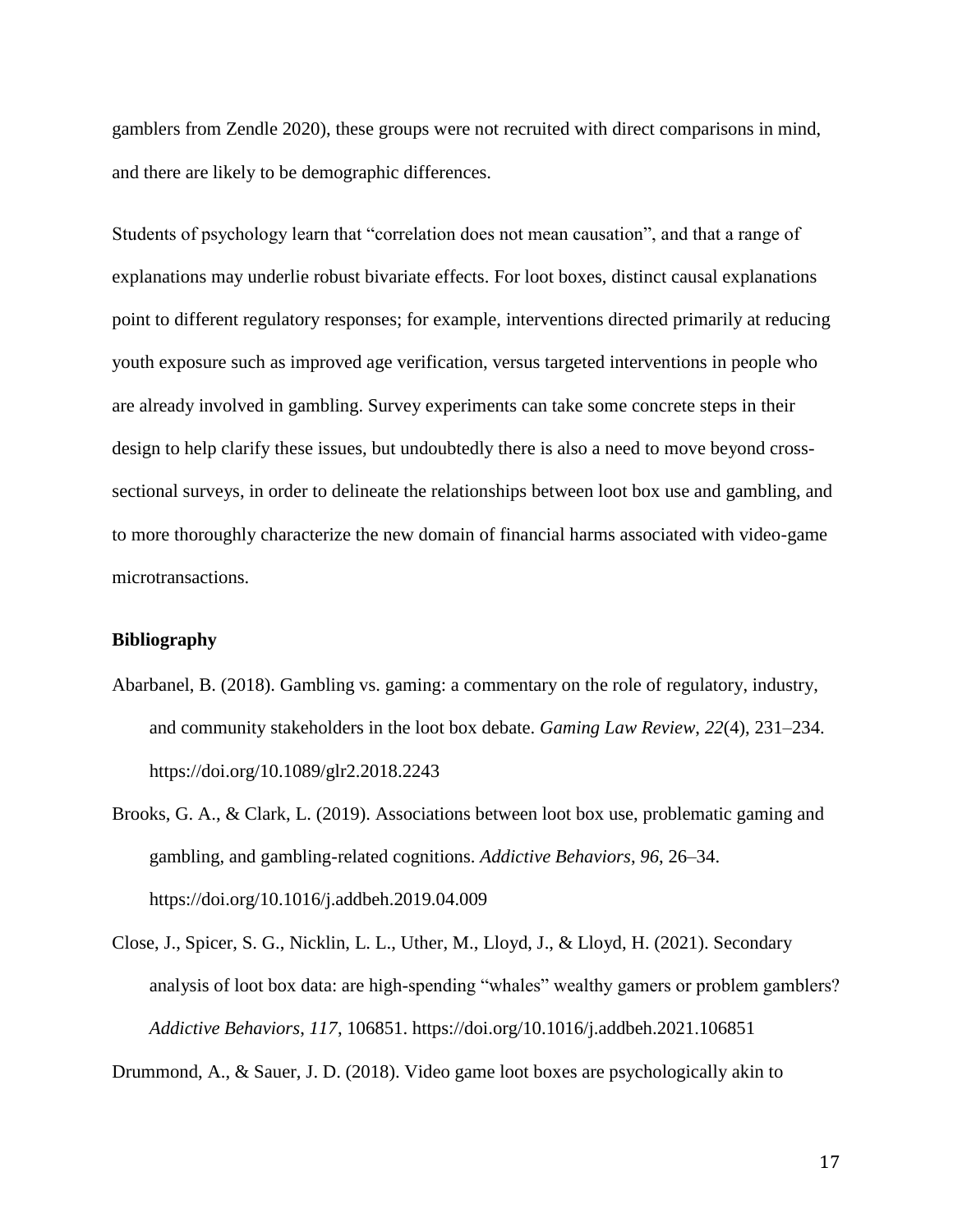gambling. *Nature Human Behaviour*, *2*, 530–532. https://doi.org/10.1038/s41562-018-0360- 1

- Drummond, A., Sauer, J. D., Hall, L. C., Zendle, D., & Loudon, M. (2020). Why loot boxes could be regulated as gambling. *Nature Human Behaviour*, *4*, 986–988. Retrieved from https://www.nature.com/articles/s41562-020-0900-3
- Ferris, J., & Wynne, H. (2001). *Canadian Problem Gambling Index*. Ottawa, Ontario: Canadian Centre on Substance Abuse.
- Garea, S. S., Drummond, A., Sauer, J. D., Hall, L. C., & Williams, M. N. (2021). Meta-analysis of the relationship between problem gambling, excessive gaming and loot box spending. *International Gambling Studies*. https://doi.org/10.1080/14459795.2021.1914705
- Kim, H. S., Wohl, M. J. a, Salmon, M. M., Gupta, R., & Derevensky, J. (2015). Do social casino gamers migrate to online gambling? An assessment of migration rate and potential predictors. *Journal of Gambling Studies*, *31*, 1819–1831. https://doi.org/10.1007/s10899- 014-9511-0
- King, D. L., & Delfabbro, P. H. (2018). Predatory monetization schemes in video games (e.g. 'loot boxes') and internet gaming disorder. *Addiction*, *113*, 1967–1969. https://doi.org/10.1111/add.14286
- King, D. L., & Delfabbro, P. H. (2019). Video game monetization (e.g., 'Loot Boxes'): a blueprint for practical social responsibility measures. *International Journal of Mental Health and Addiction*, *17*(1), 166–179. https://doi.org/10.1007/s11469-018-0009-3
- Kristiansen, S., & Severin, M. C. (2020). Loot box engagement and problem gambling among adolescent gamers: Findings from a national survey. *Addictive Behaviors*, *103*, 106254. https://doi.org/10.1016/j.addbeh.2019.106254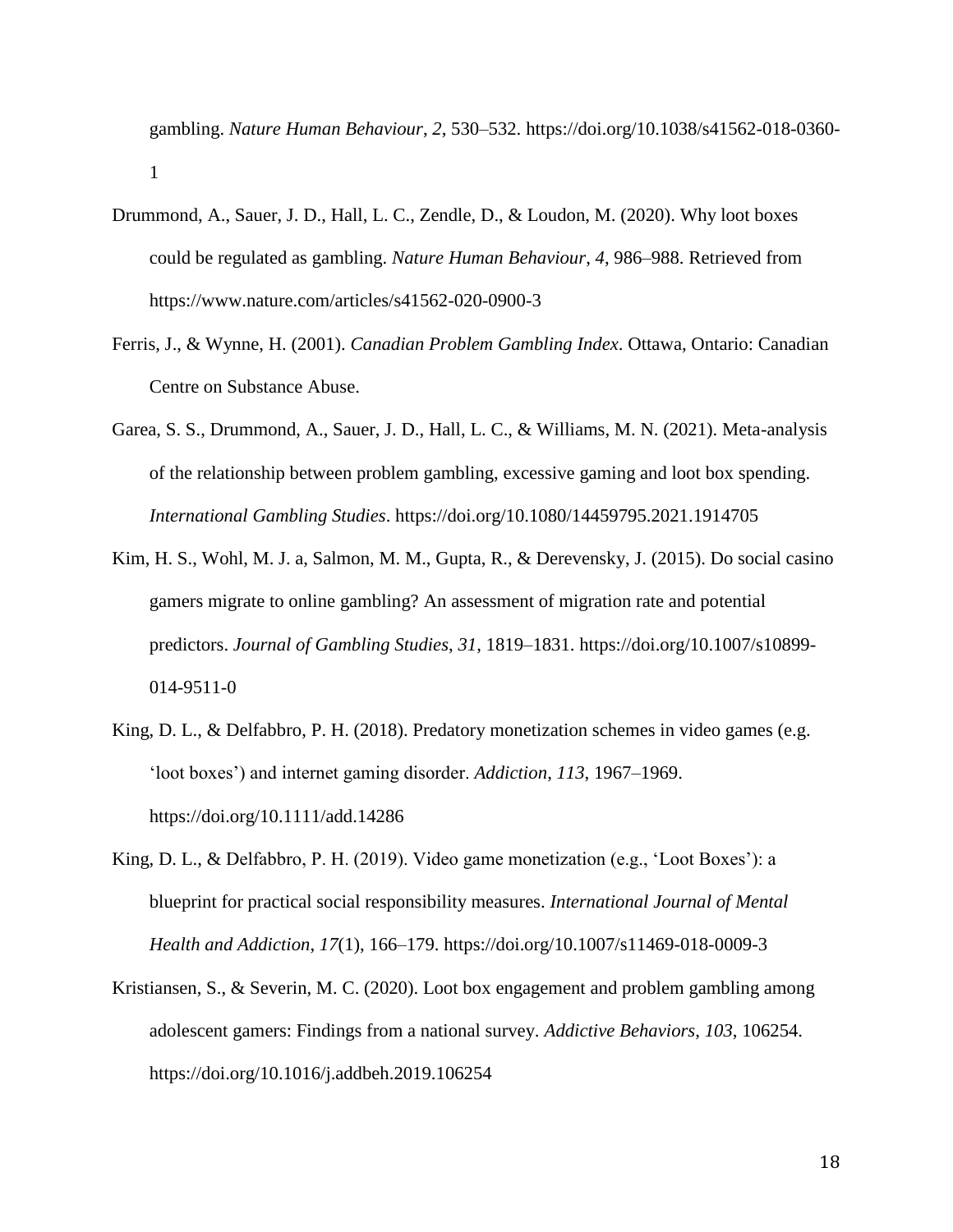- Langham, E., Thorne, H., Browne, M., Donaldson, P., Rose, J., & Rockloff, M. (2016). Understanding gambling related harm: A proposed definition, conceptual framework, and taxonomy of harms. *BMC Public Health*, *16*(80), 1–23. https://doi.org/10.1186/s12889-016- 2747-0
- LaPlante, D. A., Nelson, S. E., & Gray, H. M. (2014). Breadth and depth involvement: understanding internet gambling involvement and its relationship to gambling problems. *Psychology of Addictive Behaviors*, *28*(2), 396–403. https://doi.org/10.1037/a0033810
- Li, W., Mills, D., & Nower, L. (2019). The relationship of loot box purchases to problem video gaming and problem gambling. *Addictive Behaviors*, *97*, 27–34. https://doi.org/10.1016/j.addbeh.2019.05.016
- O'Connor, J., & Dickerson, M. (2003). Definition and measurement of chasing in off-course betting and gaming machine play. *Journal of Gambling Studies*, *19*(4), 359–386. https://doi.org/10.1023/A:1026375809186
- Reber, A. S. (2012). The EVF Model: a novel framework for understanding gambling and, by extension, poker. *Gaming Research and Review Journal*, *16*(1), 59–76.
- UK House of Commons DCMS Committee. (2019). *Immersive and addictive technologies*. *Parliament.Uk*. Retrieved from

https://www.parliament.uk/business/committees/committees-a-z/commons-select/digitalculture-media-and-sport-committee/inquiries/parliament-2017/immersive-technologies/

von Meduna, M., Steinmetz, F., Ante, L., Reynolds, J., & Fiedler, I. (2020). Loot boxes are gambling-like elements in video games with harmful potential: Results from a large-scale population survey. *Technology in Society*, *63*, 101395. https://doi.org/10.1016/j.techsoc.2020.101395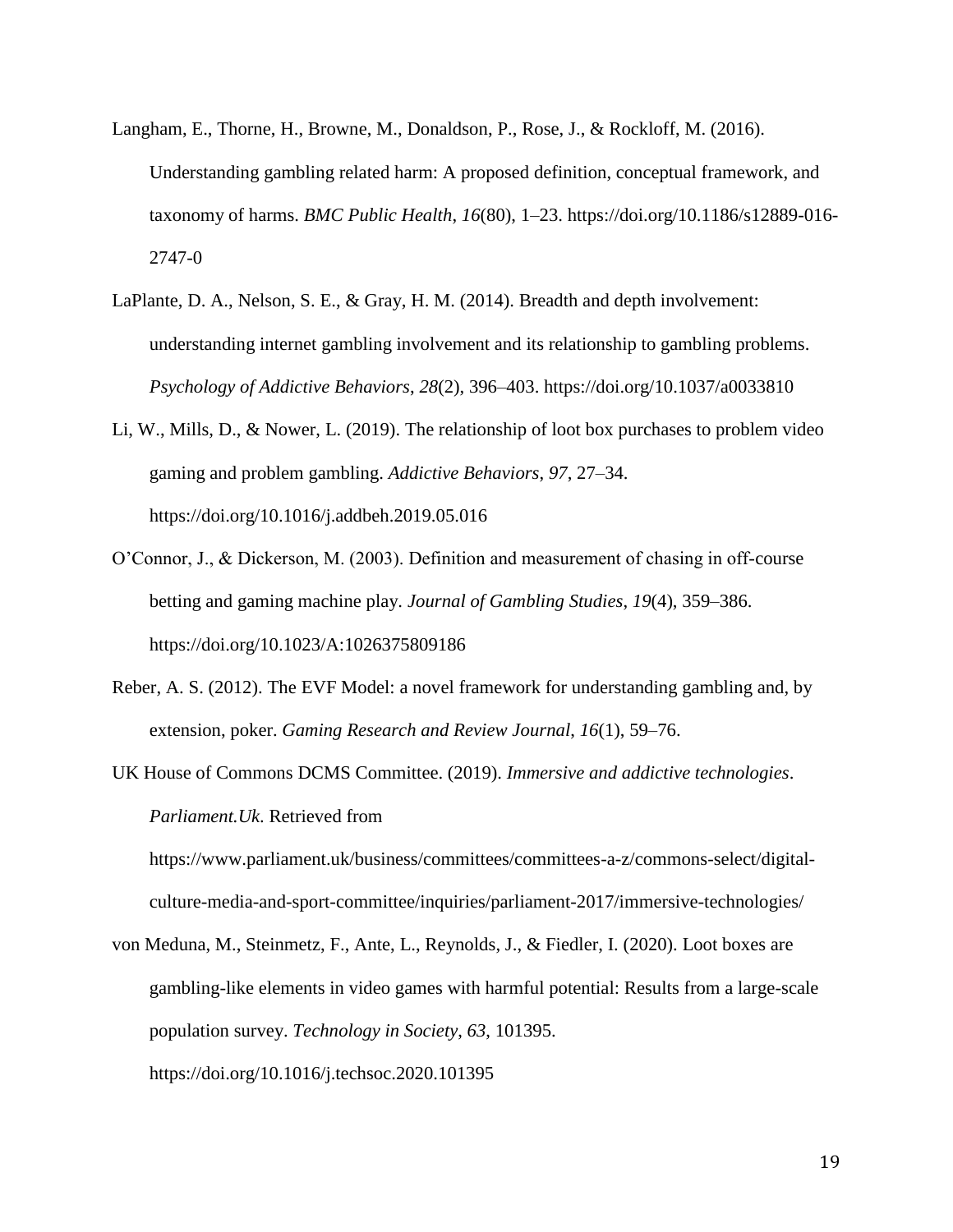Williams, R. J., Leonard, C. A., Belanger, Y. D., Christensen, D. R., El-Guebaly, N., Hodgins, D. C., & Nicoll, F. (2021). Predictors of gambling and problem gambling in Canada. *Canadian Journal of Public Health*, *112*, 521–529. https://doi.org/10.1371/journal.pone.0209277

Zendle, D. (2019). Problem gamblers spend less money when loot boxes are removed from a game : a before and after study of Heroes of the Storm. *PeerJ*, *7*, e7700. https://doi.org/10.7717/peerj.7700

Zendle, D. (2020). Beyond loot boxes: a variety of gambling-like practices in video games are linked to both problem gambling and disordered gaming. *PeerJ*, *8*, e9466. https://doi.org/10.7717/peerj.9466

Zendle, D., & Cairns, P. (2018). Video game loot boxes are linked to problem gambling: results of a large-scale survey. *PLoS ONE*, *13*(11), 2–13. https://doi.org/10.1371/journal.pone.0206767

Zendle, D., Meyer, R., & Over, H. (2019). Adolescents and loot boxes : links with problem gambling and motivations for purchase. *Royal Society Open*, *6*, 190049. https://doi.org/10.1098/rsos.190049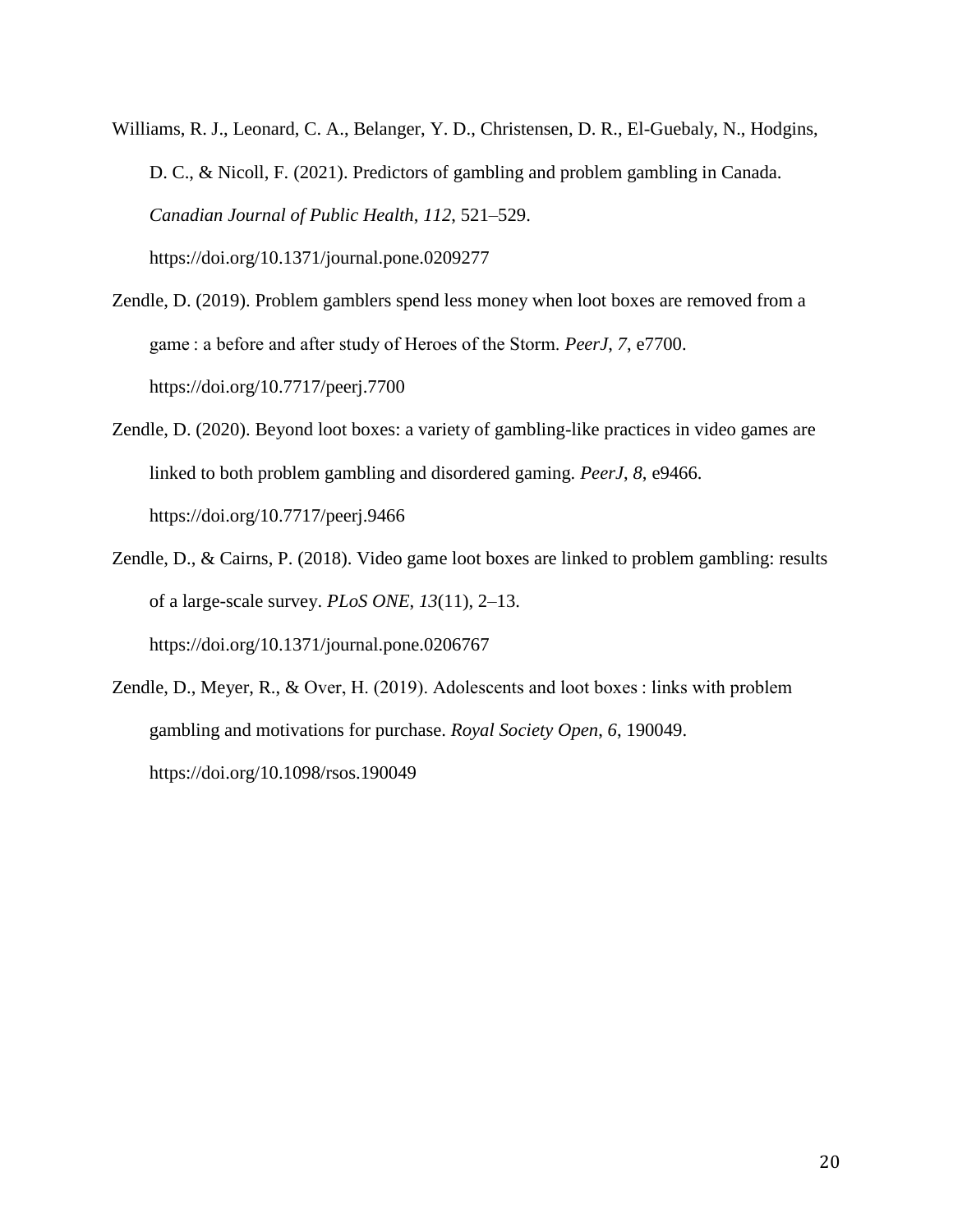- 1. Have you bet more than you could really afford to lose?
- 2. Still thinking about the last 12 months, have you needed to gamble with larger amounts of money to get the same feeling of excitement?
- 3. When you gambled, did you go back another day to try to win back the money you lost?
- 4. Have you borrowed money or sold anything to get money to gamble?
- 5. Have you felt that you might have a problem with gambling?
- 6. Has gambling caused you any health problems, including stress of anxiety?
- 7. Have people criticized your betting or told you that you had a gambling problem, regardless of whether or not you thought it was true?
- 8. Has you gambling caused any financial problems for you or your household?
- 9. Have you felt guilty about the way you gamble or what happens when you gamble?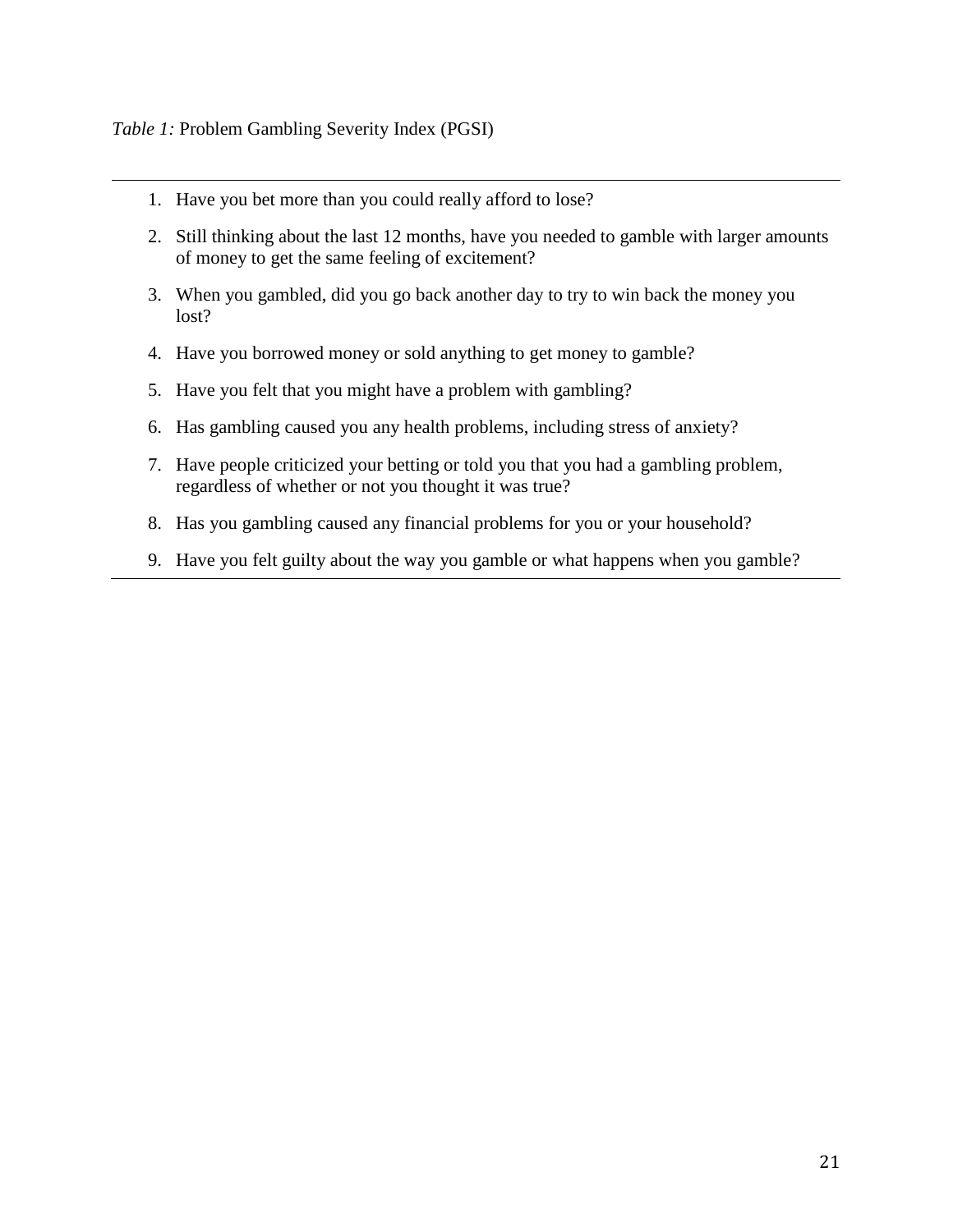*Table 2:* Positive (non-zero) PGSI scorers among Loot Box vs. Non-Loot Box Users, in Datasets 1 and 3

| Dataset 1                        | PGSI > 0       | $PGSI = 0$ |                             |
|----------------------------------|----------------|------------|-----------------------------|
| Loot Box Use: Yes                | 15             | 23         | 38                          |
| Loot Box Use: No                 | 7              | 23         | 30                          |
|                                  | 23             | 46         | $\chi^2$ = 1.33, p = .249   |
|                                  |                |            |                             |
| Dataset 3                        | PGSI > 0       | $PGSI = 0$ |                             |
| Loot Box Use: Yes                | $\overline{4}$ | 9          | 13                          |
| Loot Box Use: No                 | 24             | 273        | 297                         |
|                                  | 28             | 282        | $\chi^2$ = 5.29, p = .021   |
|                                  |                |            |                             |
|                                  | PGSI > 0       | $PGSI = 0$ |                             |
| Loot Box Use: Yes<br>(dataset 1) | 15             | 23         | 38                          |
| Loot Box Use: No<br>(dataset 3)  | 24             | 273        | 297                         |
|                                  | 39             | 296        | $\chi^2$ = 29.30, p < .0001 |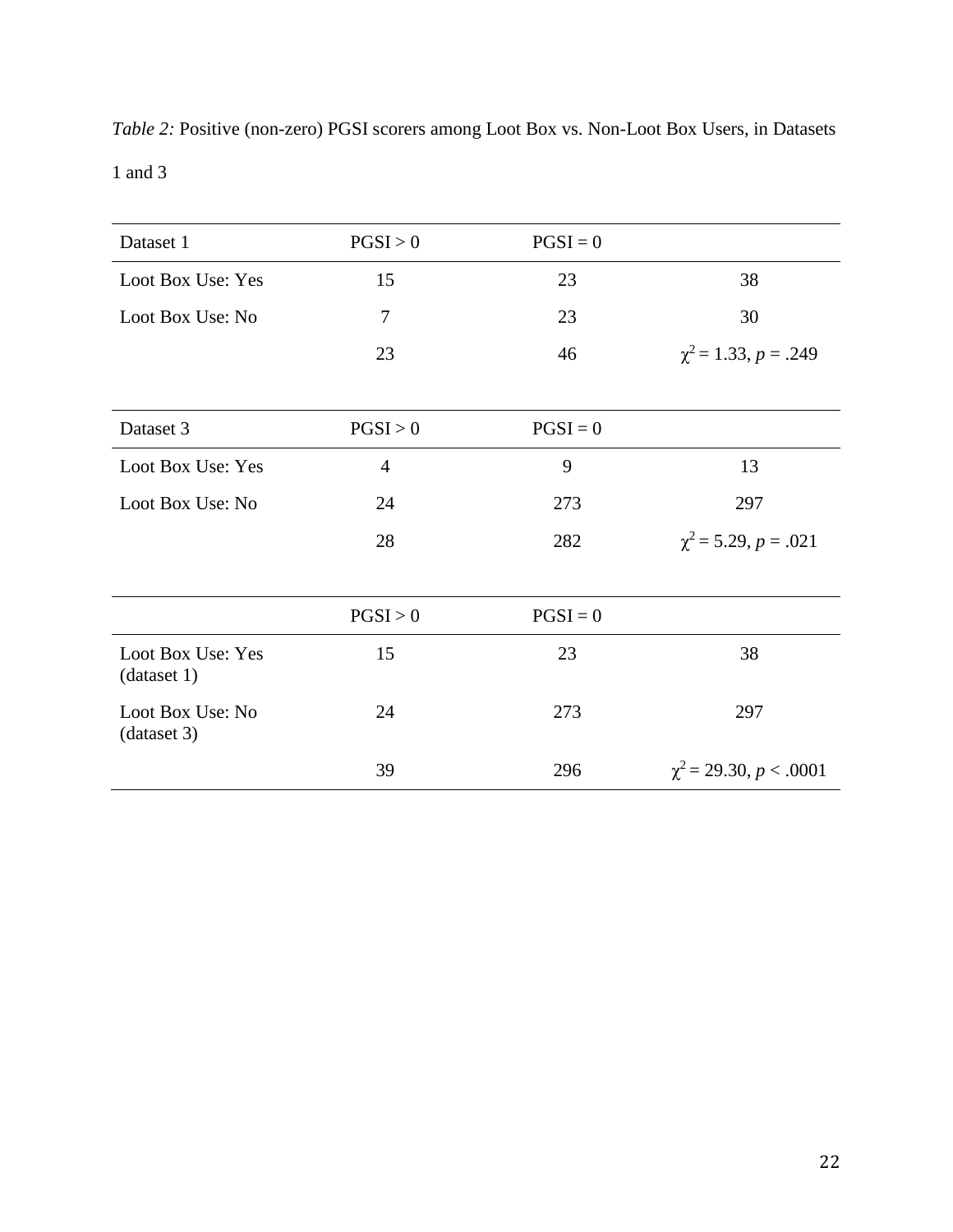| PGSI Score: 1-2 | Endorsed Item 3 | Did Not Endorse Item 3 |                            |
|-----------------|-----------------|------------------------|----------------------------|
| Gamers          | 8               | 19                     | 27                         |
| Gamblers        | 274             | 345                    | 619                        |
|                 | 282             | 364                    | $\chi^2$ = 1.70, p = 0.19  |
| PGSI Score: 3-4 | Endorsed Item 3 | Did Not Endorse Item 3 |                            |
| Gamers          | 4               | 5                      | 9                          |
| Gamblers        | 262             | 105                    | 367                        |
|                 | 266             | 110                    | $\chi^2$ = 1.92, p = 0.17  |
| PGSI Score: 5+  | Endorsed Item 3 | Did Not Endorse Item 3 |                            |
| Gamers          | 21              | 3                      | 24                         |
| Gamblers        | 664             | 66                     | 730                        |
|                 | 685             | 69                     | $\chi^2$ = 0.048, p = 0.83 |

*Table 3:* PGSI Item 3 endorsements in Analysis 2a: Gamers vs. Gamblers (Datasets 1 and 2)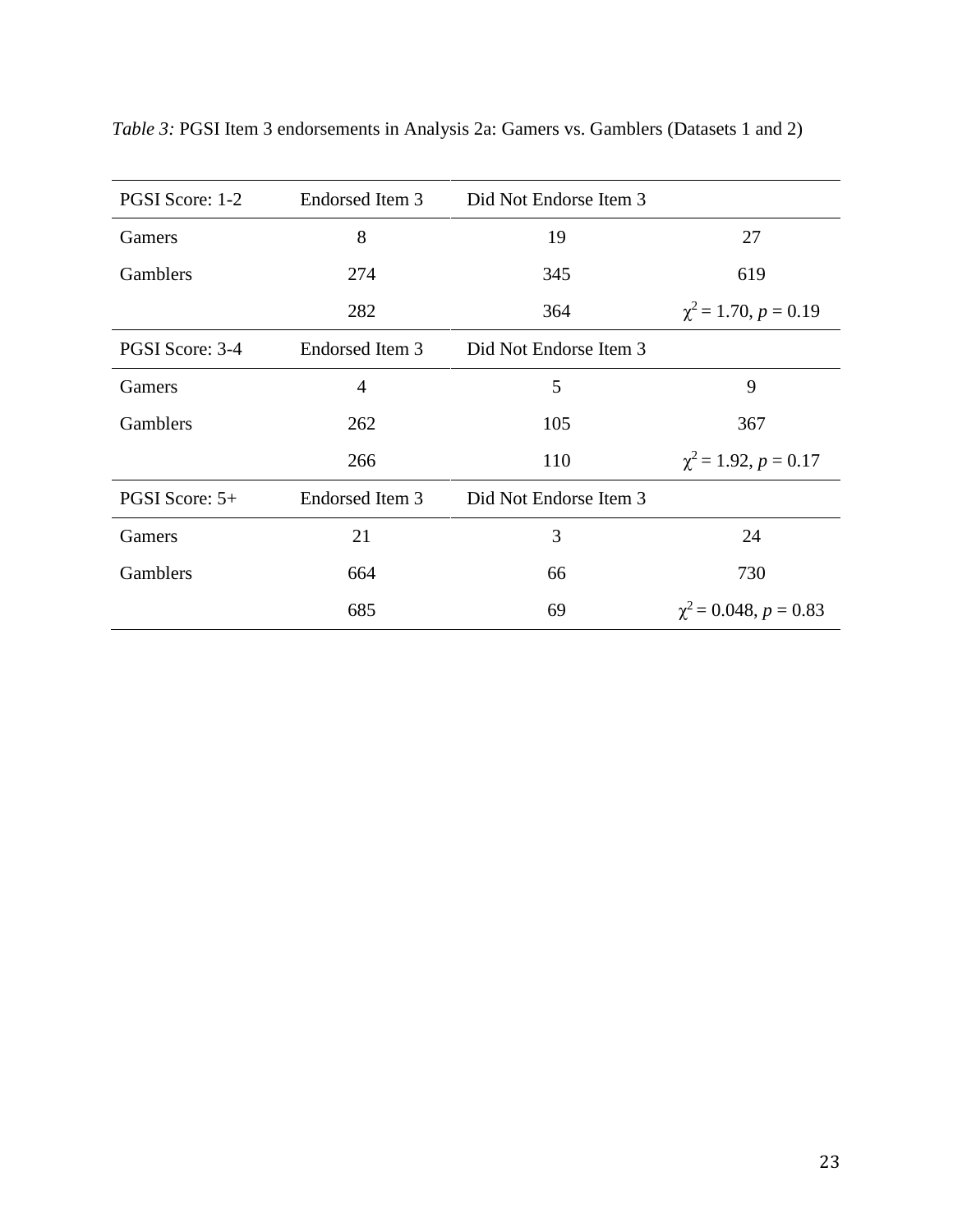| PGSI Score: 1-2   | Endorsed Item 3 | Did Not Endorse Item 3 |                            |  |
|-------------------|-----------------|------------------------|----------------------------|--|
| Loot Box Use: Yes | 7               | 11                     | 18                         |  |
| Loot Box Use: No  | 78              | 72                     | 150                        |  |
|                   | 85              | 83                     | $\chi^2$ = 0.64, p = 0.42  |  |
| PGSI Score: 3-4   | Endorsed Item 3 | Did Not Endorse Item 3 |                            |  |
| Loot Box Use: Yes | 7               | $\overline{4}$         | 11                         |  |
| Loot Box Use: No  | 43              | 13                     | 56                         |  |
|                   | 50              | 17                     | $\chi^2$ = 0.29, p = 0.59  |  |
| PGSI Score: $5+$  | Endorsed Item 3 | Did Not Endorse Item 3 |                            |  |
| Loot Box Use: Yes | 9               | $\overline{2}$         | 11                         |  |
| Loot Box Use: No  | 43              | 5                      | 48                         |  |
|                   | 52              | 7                      | $\chi^2$ = 0.041, p = 0.84 |  |

*Table 4:* PGSI Item 3 endorsements in Analysis 2b: Loot Box Users vs. Non-Loot Box Users (Dataset 3)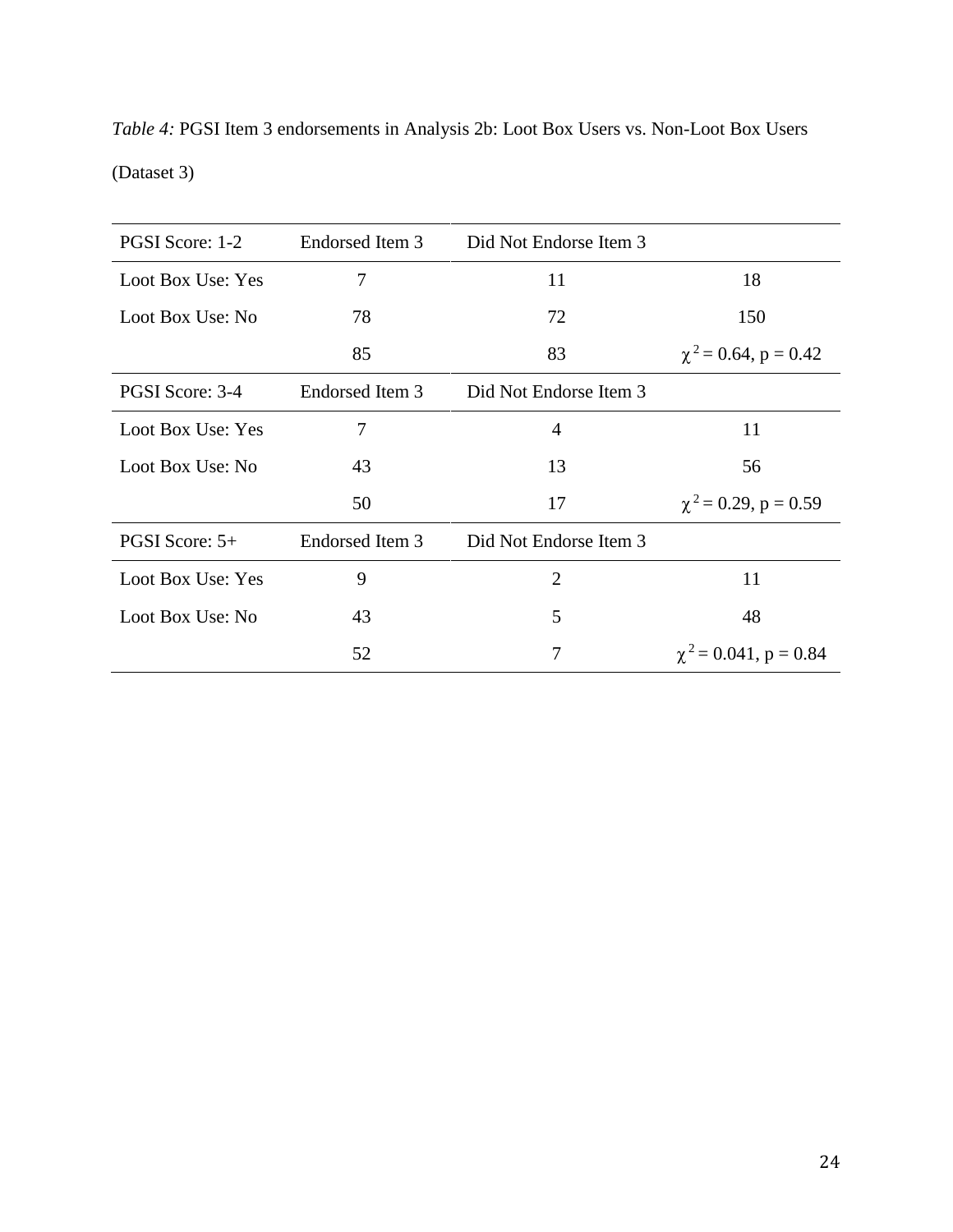*Figure 1:* Histograms for the PGSI total score in the 4 subgroups examined in Analysis 2. For Analysis 2a, 18.8% of gamers and 27.2% of gamblers scored in the PGSI 1-2 low-risk bracket; 6.2% of gamers and 16.1% of gamblers scored in the PGSI 3-4 moderate risk bracket, and 16.7% of gamers and 32.0% of gamblers scored PGSI 5+ ('high risk'). In Analysis 2b, 21.2% of loot box users and 15.1% of non-loot box users scored PGSI 1-2; 13.1% of loot box users and 5.6% of non-users scored PGSI 3-4, and 13.1% of loot box users and 4.8% of non-users scored PGSI 5+.

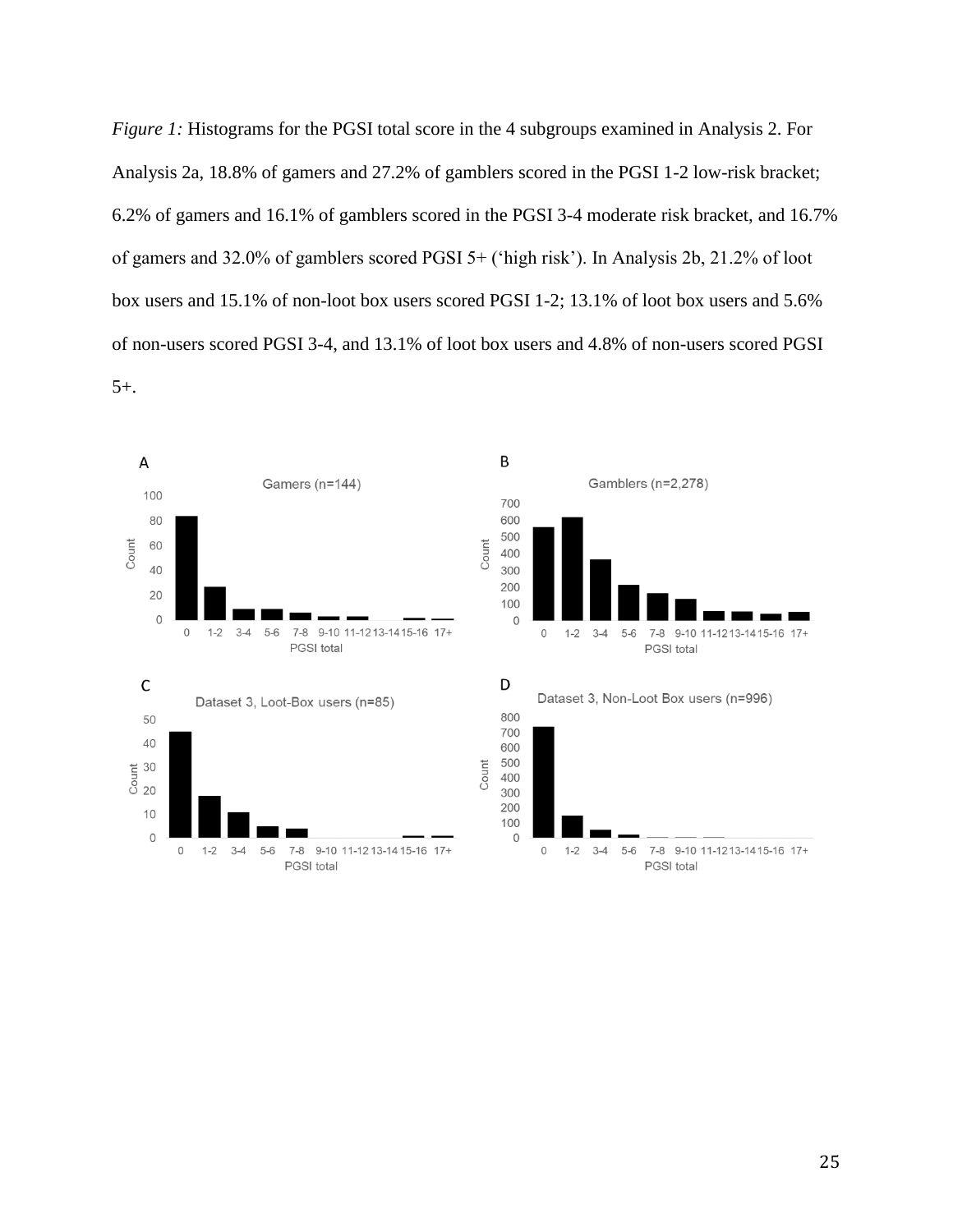

# *Figure 2:* PGSI Item Endorsements: Gamers vs. Gamblers (Datasets 1 and 2)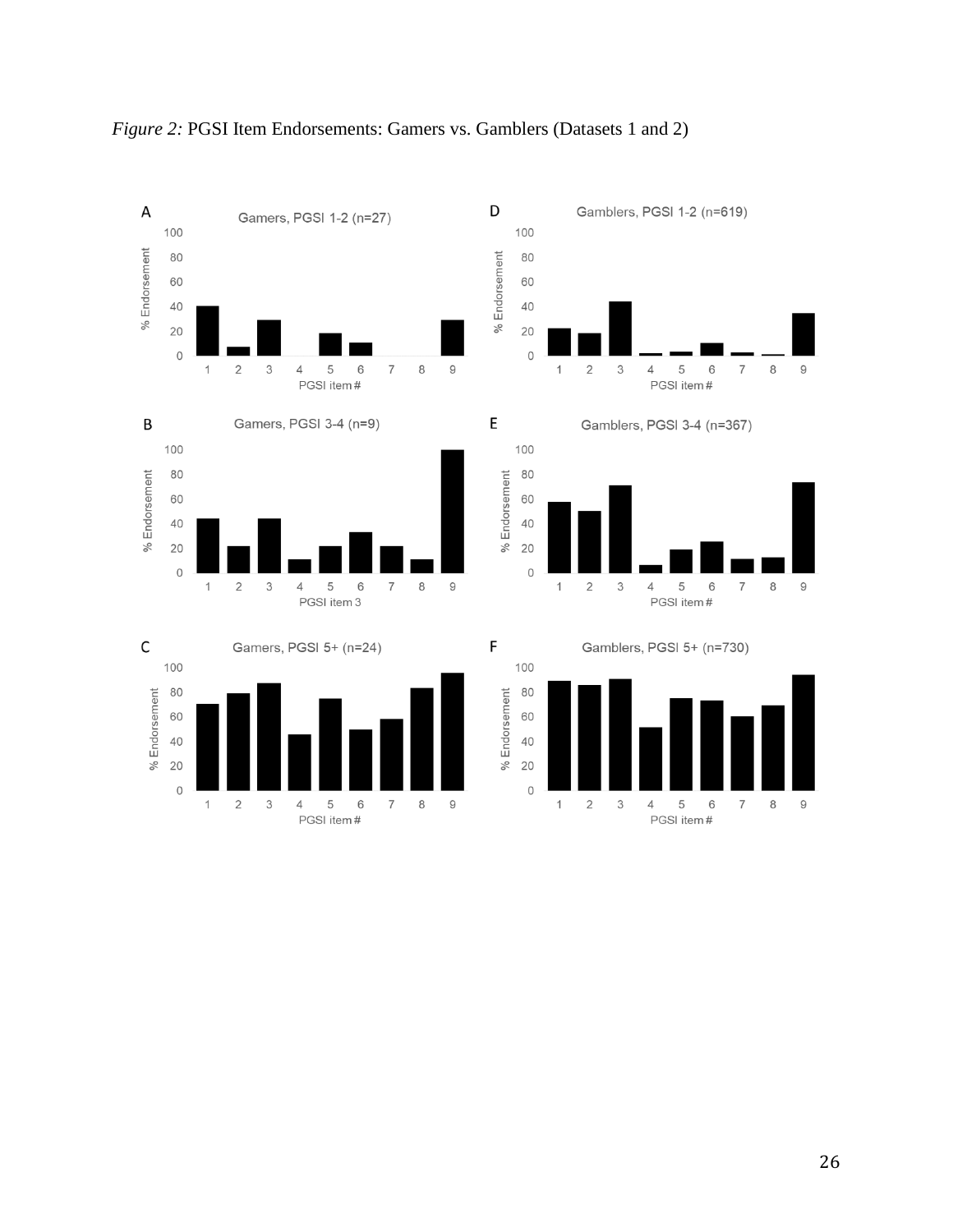

*Figure 3: PGSI Item Endorsements: Loot Box Users vs. Non-Loot Box Users (Dataset 3)*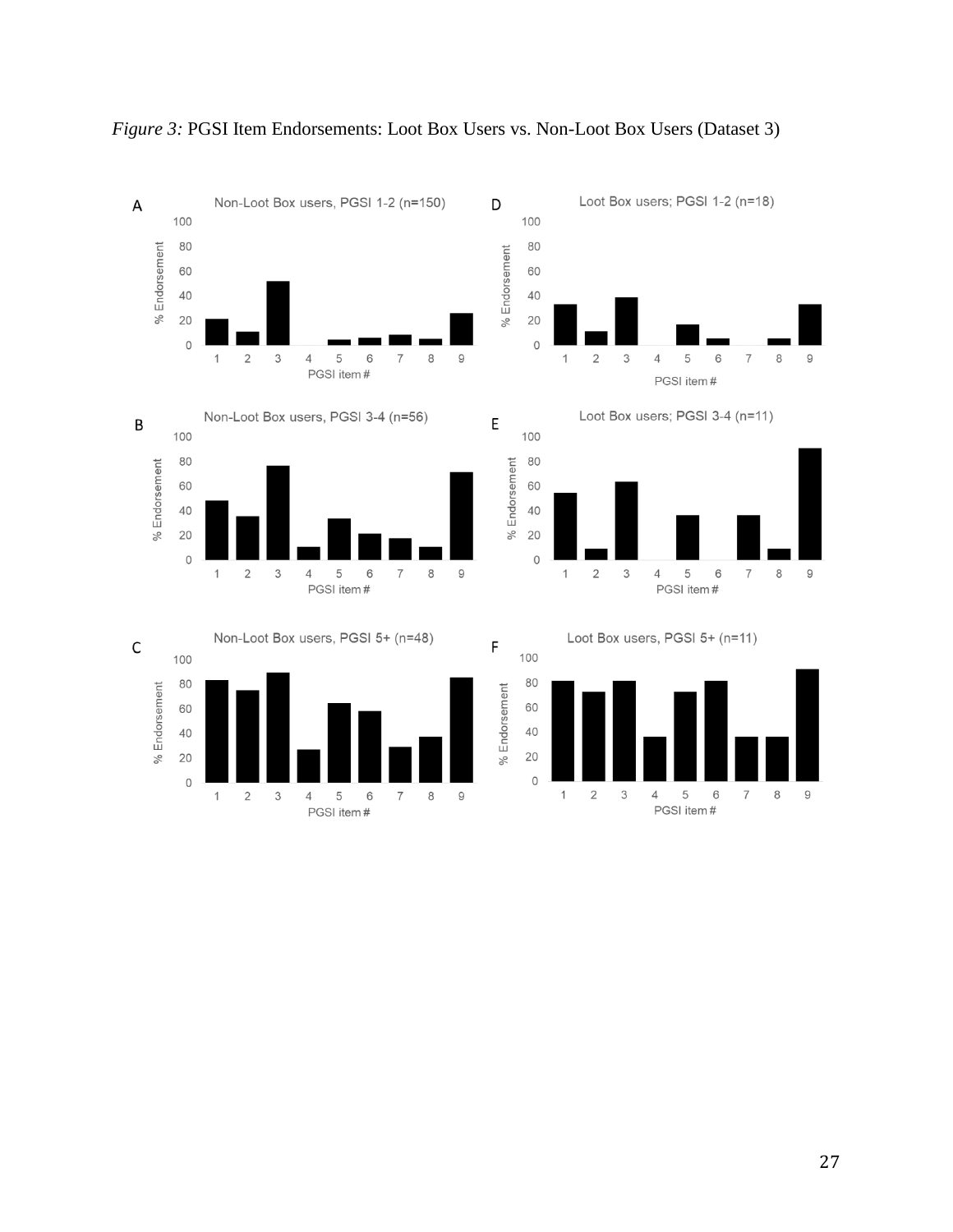# **Supplementary Materials for Sidloski B et al, 'Exploring the association between loot boxes and problem gambling: are video gamers referring to loot boxes when they complete gambling screening tools?'**

# Supplementary Methods

Dataset 1 (Brooks & Clark, 2019) comprised 144 participants recruited using Amazon Mechanical Turk (mTurk) and 116 undergraduate participants from the University of British Columbia. The mTurk data was collected in Feb - March 2018. Eligibility criteria configured in MTurk established that participants were resident in Canada or the United States and proficient in English. The university sample data was collected in March - April 2018. The title of the study used in the recruitment materials for both subsamples was *Video Games & Loot Boxes - Research Study.* For both subsamples, a short pre-screening questionnaire confirmed participants' prior experience playing video games, and familiarity with loot boxes, for eligibility. The minimum age for eligibility was 21 years old in the mTurk sample (mean  $= 35.6$ ) but 19 years in the university sample (mean  $= 21.2$ ), reflecting the legal minimum age for gambling in the US vs British Columbia, Canadas. The University sample also held a far greater proportion of men than women (102:14) compared to MTurk (74:70).

In Dataset 2 (Zhang & Clark, unpublished), 2,544 participants were recruited on mTurk between Feb - June 2019. Eligibility criteria configured in MTurk established that participants were resident in Canada or the United States, proficient in English, had normal or corrected to normal eyesight, minimum age 21 years (the legal minimum age in the US). A short prescreening questionnaire established that participants had gambled in the past 12 months. The title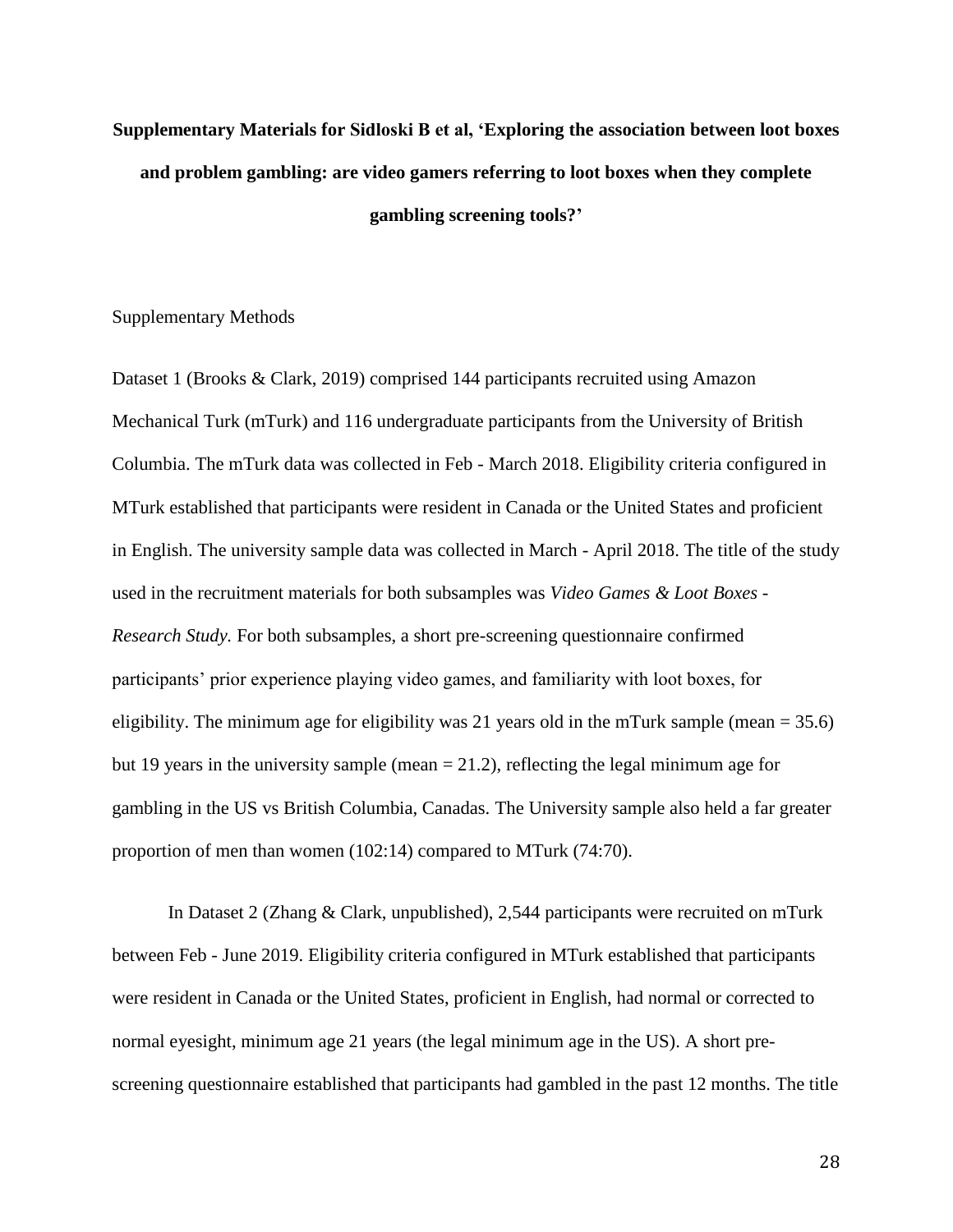of the study on mTurk was *Gambling and Risk-Taking*, with the description as follows: "Answer questions regarding your gambling behaviour, demographics, and socioeconomic status, and English proficiency." From the full survey, 89 participants were excluded due to incomplete PGSI data, and 177 were excluded who displayed inconsistent responses on their past-year gambling involvement when this question was asked a second time in the main survey. The final dataset used here contained 2,278 participants. The average age (mean = 37.7 years) and gender ratio was comparable to the Dataset 1 MTurk sample, and so the Dataset 1 undergraduate sample, mostly aged  $19 - 21$ , were excluded from Analysis 2a comparing the gamers and gamblers.

Dataset 3 (Zendle, 2020) is an open dataset available at OSF [\(https://osf.io/3jpey/\)](https://osf.io/3jpey/), comprising a demographically representative UK sample of 1,201 individuals. Data collection ran from August to September 2019 using Prolific Academic. The description of the study on Prolific was intentionally ambiguous ("In this study you will be asked to provide some demographic details, and then some information about activities that you engage in.") in order to avoid bias in respondents. The dataset was cleaned by excluding individuals who failed any of four data quality checks (two fictitious video games, and two attention checks; see Zendle, 2020), such that the final dataset comprised 1,081 participants.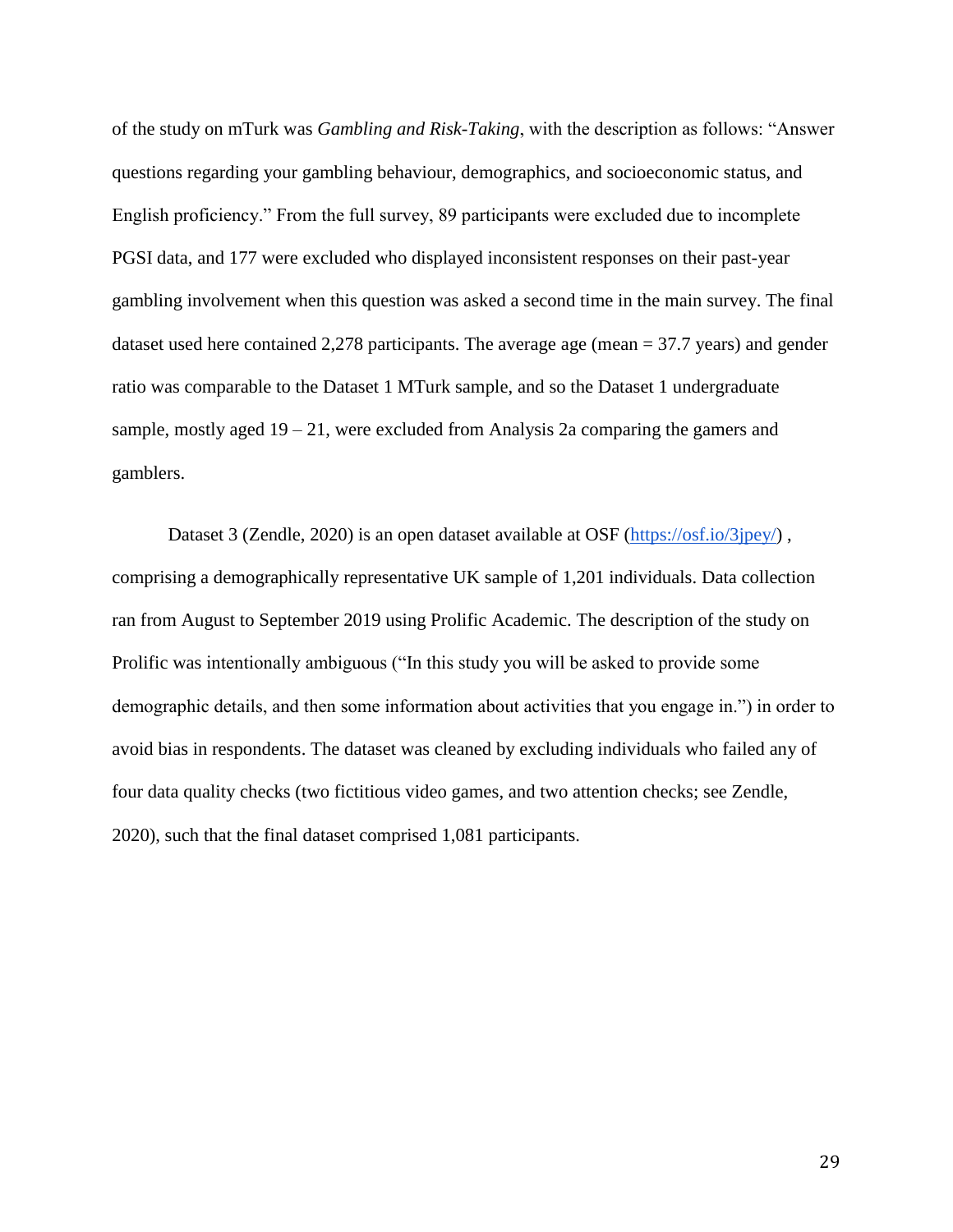|             | Dataset                      |                   |                   |                    |
|-------------|------------------------------|-------------------|-------------------|--------------------|
|             | 1a (mTurk,                   | 1b (University,   | 2 (mTurk,         | 3 (UK survey)      |
|             | gamers)                      | gamers)           | Gamblers)         |                    |
| Gender      | 74:70                        | 102:14            | 1171:1106         | 526:549            |
| (men:women) |                              |                   | 1 'other'         | 6 'other'          |
| Age         | $35.6(SD = 10.0)$            | $21.2(SD = 2.4)$  | $37.7(SD = 11.7)$ | $44.4$ (SD = 15.4) |
| PGSI*       | 1.90 (median $\overline{0,}$ | $1.24$ (median 0, | 3.97 (median 2,   | 0.87 (median 0,    |
|             | range $0 - 19$ )             | range $0 - 17$ )  | range $0-27$ )    | range $0-25$ )     |
| Ethnicity   | 113 white                    | 41 Chinese        | 1751 white        | 926 white          |
|             | European                     |                   | European          |                    |
|             | 12 Black                     | 28 white          | 189 Black         | 76 Asian           |
|             |                              | European          |                   |                    |
|             | 3 South Asian                | 10 Southeast      | 108 Latin         | 38 Black           |
|             |                              | Asian             | American          |                    |
|             | 3 Filipino                   | 9 Korean          | 58 Chinese        | 29 mixed-race      |
|             | 3 Chinese                    | 7 South Asian     | 40 Southeast      | 12 'other'         |
|             |                              |                   | Asian             |                    |
|             | 5 'other'                    | 13 'other'        | 132 'other'       |                    |

Supplementary Table 1: Demographic and PGSI characteristics of the different samples

\*due to skewed distribution, we also report median & range in addition to the means